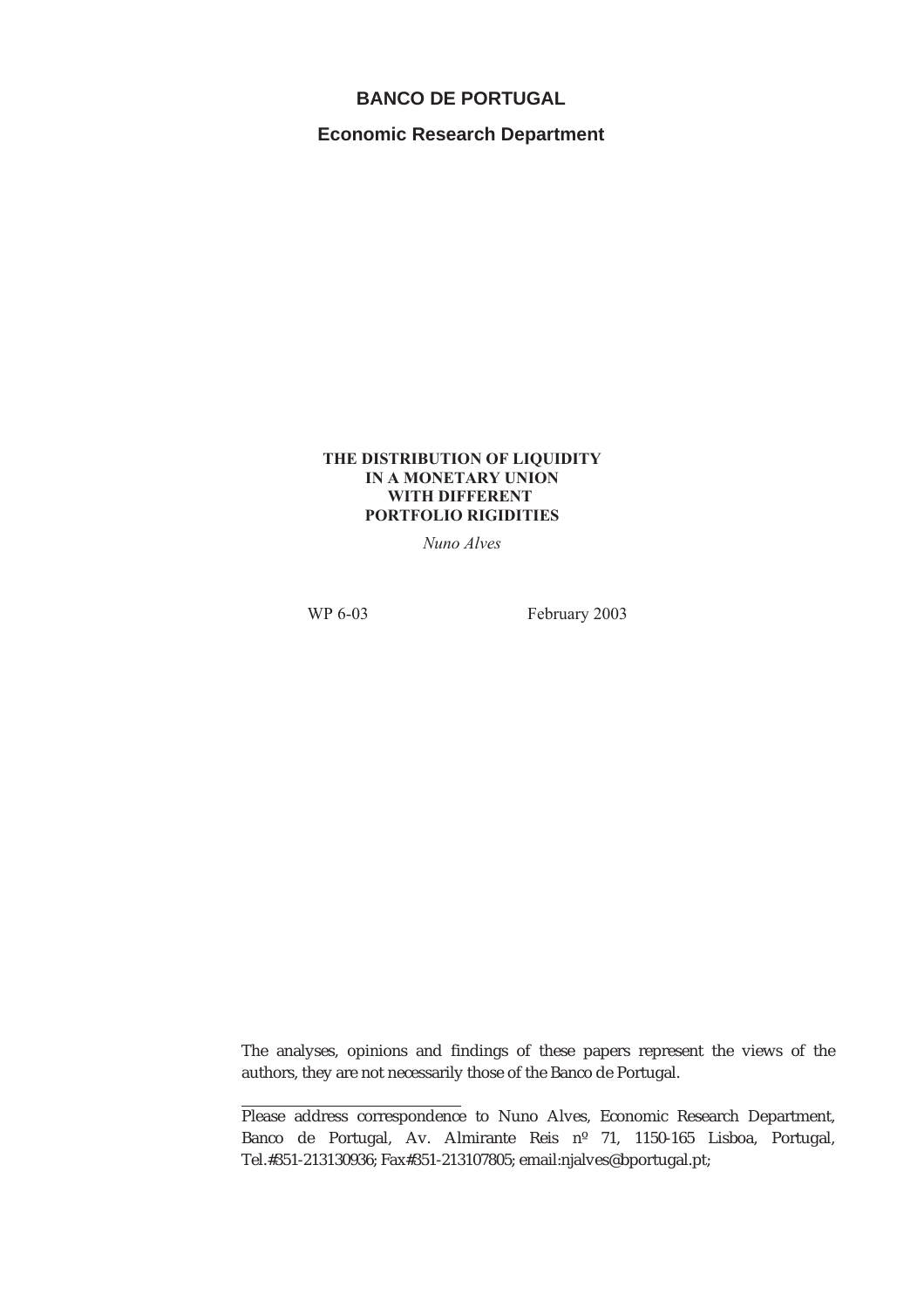# The distribution of liquidity in a monetary union with different portfolio rigidities<sup>\*</sup>

Nuno Alves† Banco de Portugal

February 2003

#### Abstract

This paper analyses the monetary transmission mechanism in a monetary union with a segmented financial market. Differences in the households' information sets imply that a money supply shock yields permanently heterogeneous allocations across households. The distribution of liquidity is fundamental to this equilibrium. This distribution is also important to understand the response of the macroeconomic variables to a technology shock. In this case, a money supply rule yields heterogeneous allocations between households, while an interest rate peg undoes the portfolio friction, yielding the same allocation across agents.

## 1 Introduction

During the last decade, there has been a growing interest on the study of monetary policy in general equilibrium models. Lucas (1990) and Fuerst (1992) showed that one way to model the monetary non-neutralities present in the data is to take into account that agents are not all and/or always participating in the financial market. This may arise due to information asymmetries or to the inability of agents to costlessly implement their desired financial flows in all periods. Models with this segmentation in the

<sup>∗</sup>Preliminary and incomplete. I am extremely grateful to Isabel Correia for her insights and guidance. I have also benefited from discussions with Larry Christiano and Jordi Galí, and seminar participants at the Banco de Portugal and the IFS 2002 Summerschool. All remaining errors are my responsibility.

<sup>†</sup>Correspondence: Nuno Alves, Economic Research Department (DEE), Banco de Portugal, Av. Almirante Reis, nº 71, 1150-012 Lisboa, Portugal; Tel.:351-213130936; E-mail: Njalves@bportugal.pt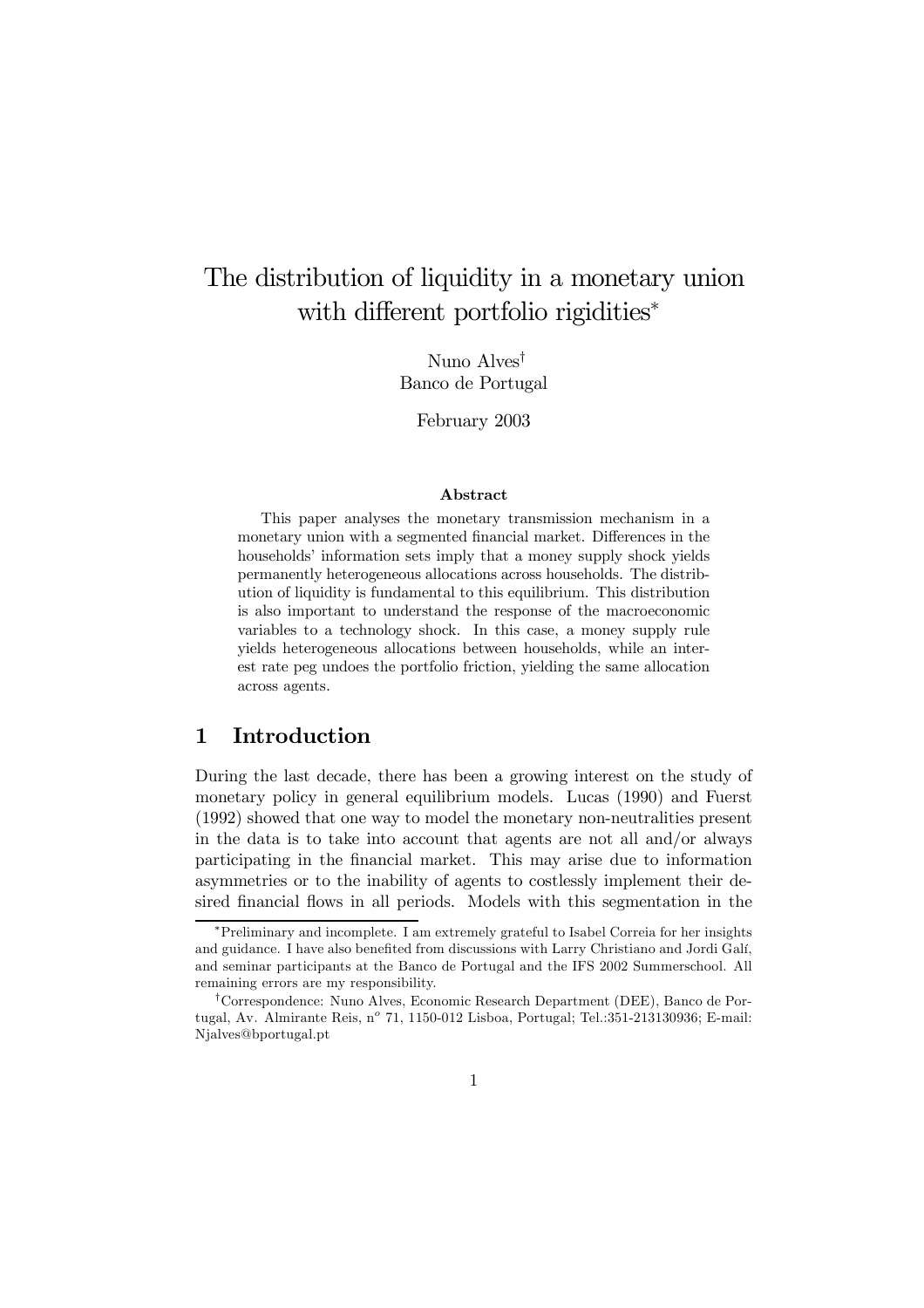financial markets easily generate a liquidity effect after a monetary shock, which has led to their popularity in the modelling of monetary economies (see for example Christiano (1991), Cooley and Quadrini (1999) and Papadopoulou (2002)). These "limited participation" models were primarily developed to understand the monetary transmission mechanism and the distribution of liquidity in closed economies. The literature on open economy limited participation models is thus rather scarce, with some exceptions being Shlagenhauf and Wrase (1995) and Cooley and Quadrini (2001).

In this paper, we extend the analysis of the monetary transmission mechanism to a two-country monetary union, where countries are differentiated by the degree of portfolio rigidity of the households. In analyzing the impact of monetary shocks, special emphasis is placed on the distribution of liquidity between countries in the union. The emphasis on the wealth redistribution effects of monetary policy was already present in the early contribution of Grossman and Weiss (1983) but was later downplayed due to generalised adoption of the representative household construct of Lucas (1990). In the latter each household consisted of a multi-member family who traded in different markets but which pooled resources and information at the end of the period so that wealth distribution effects did not emerge. More recently, Alvarez, Atkeson and Edmond (2002) presented an inventory theoretic model of money demand. Households are assumed to have the opportunity to transfer funds to their bank accounts only once every N periods. In this context, a monetary injection implies that agents trading in the financial market at that point in time will hold a disproportionate amount of money. Since these agents have a low propensity to consume and hold a disproportionate amount of money, aggregate velocity decreases and prices respond sluggishly to the monetary shock.

In the two-country monetary union model presented below, the simplicity of the representative household construct is preserved by assuming that households are heterogeneous between countries and not within each country. This heterogeneity is modelled by assuming that households have different information sets when making savings decisions, as in Christiano (1991). This allows the analysis of issues related to the distribution of liquidity in the monetary union. We find that the real effects of monetary policy depend on the overall degree of portfolio rigidity. Further, there are heterogeneous real effects in each country due to the existence of heterogeneous portfolio rigidities. In particular, a monetary shock leads to permanent trade effects and capital balance effects.

This paper also studies the impact of technology shocks in each economy, under an interest rate peg and a constant money growth rule. The interest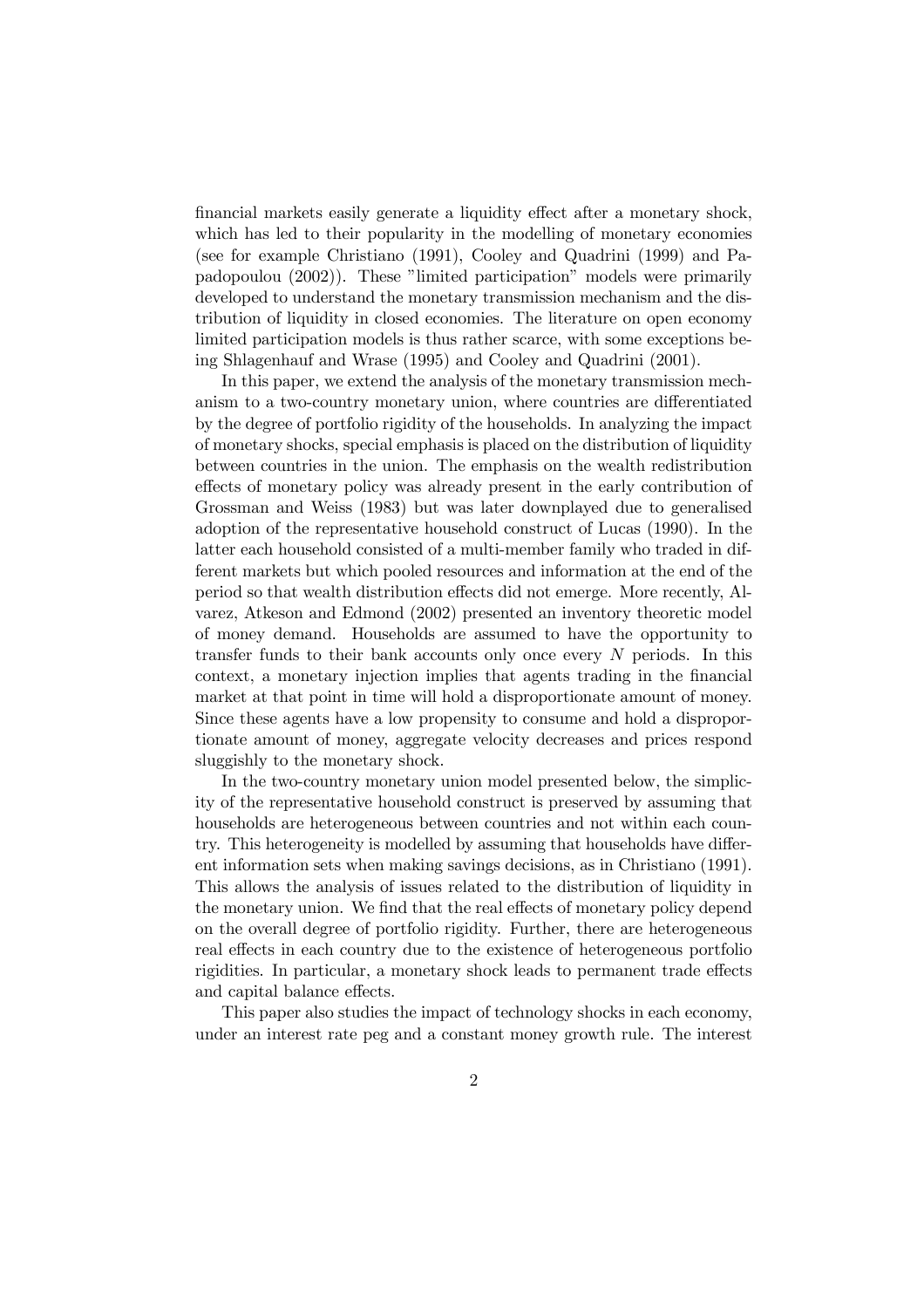rate peg undoes the portfolio friction and yields the fully-flexible allocation, since all agents behave as if they had flexible portfolios. Under a money growth rule the fully-flexible allocation is not replicated and each country has different allocations, both in the short and the long run. Here, again, the liquidity distribution in the union is crucial to understand the real effects of the technology shock.

The study of the impact of a single monetary policy in different countries of a monetary union is not only important for the positive analysis of the monetary transmission mechanism but also to the normative analysis of the optimal monetary policy. In this set-up, an interest rate peg replicates the all-flexible allocation irrespective of the degree of portfolio rigidity in the union. Under a constant interest rate, the allocations after a technology shock are thus independent of the degree of the underying friction. In a companion paper, it is shown that the optimal policy in this set-up is in general the Friedman rule. It follows that the optimal policy is independent of the degree of portfolio rigidity, as in Adão, Correia and Teles (1999).

This paper is organized as follows. The next section describes the twocountry economic environment, the optimal decisions of the agents and the equilibrium of the model. Section 3 describes the parameterization and assesses the quantitative impact of a monetary policy shock while Section 4 focuses on the importance of the liquidity distribution to the various outcomes. In Section 5 the effects of common technology shocks to the union are analyzed under two rules: an interest rate peg and a constant money growth rule. Section 6 summarizes the main conclusions and discusses areas for future research.

## 2 A two-country monetary union model with a segmented financial market

#### 2.1 Overview

The model follows Christiano, Eichenbaum and Evans (1997) and generalizes it to a monetary union set-up. The monetary union comprises two countries, A and B. The union is populated by a continuum of agents in the interval [0, 1]. We assume that the segment  $[0, n]$  corresponds to country A and the segment  $(n, 1]$  to country B. The economy consists of six sectors: the firms in each country; the households in each country; the financial intermediaries, who are completely integrated in the monetary union; and a single monetary authority. The behavior of each agent is described in the subsections below.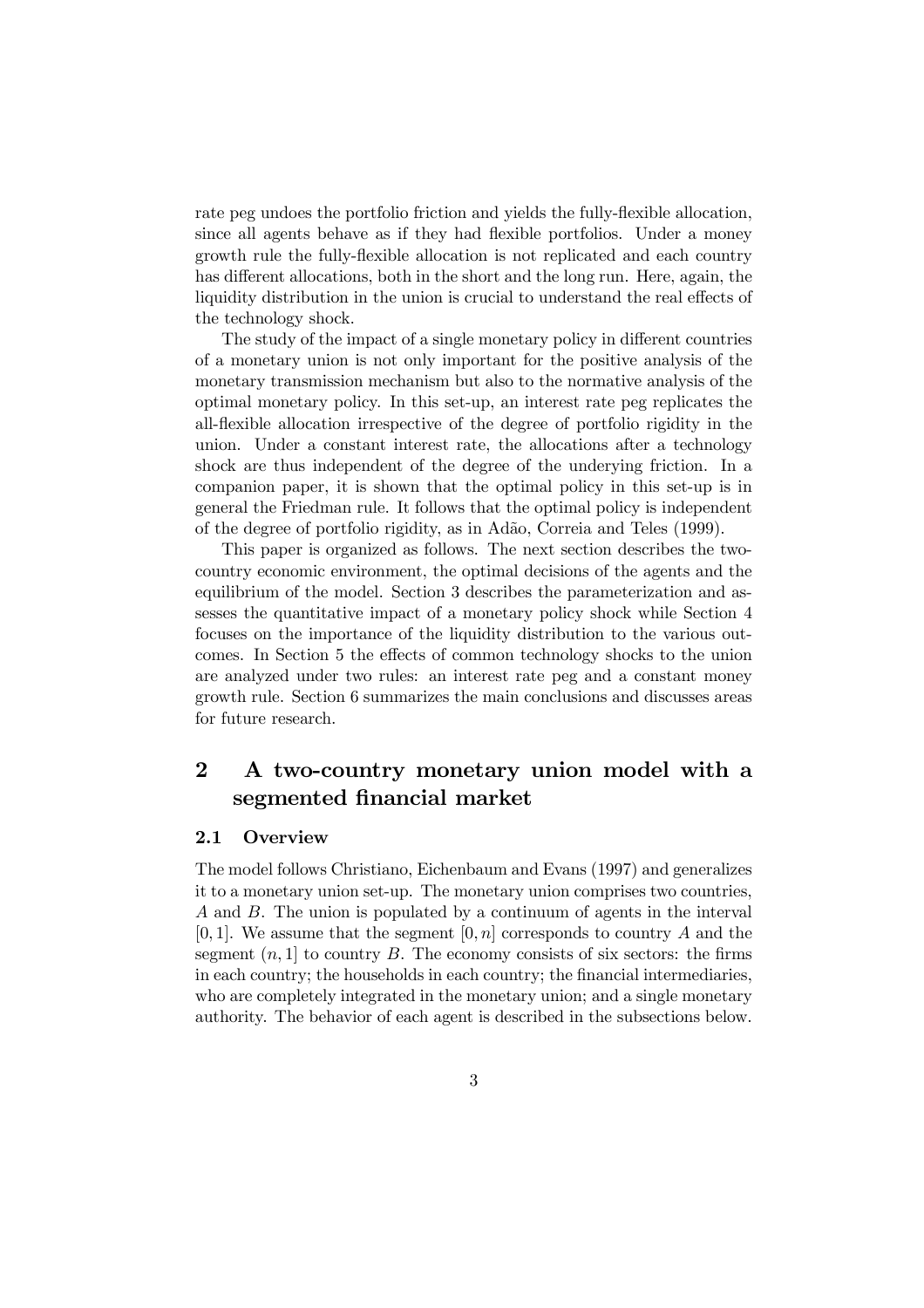To understand the mechanics of this model, it is crucial to describe thoroughly the cash flow in the economy. In the beginning of period  $t$ , all the money in the economy is held by the households. Each country's representative household enters the financial market and allocates her money holdings between loans to the financial market - remunerated at a gross interest rate  $R_t$  - and money sent to the goods markets. It is assumed that households from country A do not observe the contemporaneous shocks to the economy before entering the financial market, whilst households from country B observe these shocks before making their consumption/savings decisions.

After leaving the financial market, the households participate in the goods markets. They demand goods produced in both countries and face a cash in advance, stating that all nominal consumption must be purchased with cash. The households are also able to use their wage bill to finance consumption.

There is no mobility of labor between countries. Each country's representative firm  $i$  thus hires domestic labor only. In order to pay in advance the wage bill to the households, the firms have to borrow that amount from the financial intermediaries at a gross interest rate  $R_t$ .

At the end of the period, the households receive the dividends from the firms and the dividends plus the loans (with interest) from the financial intermediaries.

The uncertainty in this economy comes from the monetary authority, who is assumed to inject reserves to the system through a lump-sum transfer to the financial intermediaries. Later, the impact of technology shocks will also be considered.

#### 2.2 The representative households

All individuals consume goods produced in both countries. The preferences of household j (where  $j \in [0, n]$  corresponds to the representative household in country A, while  $j \in (n, 1]$  corresponds to the representative household in country  $B$ ) are given by

$$
U_t^j = E_0 \sum_{t=0}^{\infty} \beta^t u \left( C_t^j, 1 - N_t^j \right) \tag{1}
$$

where  $\beta$  is a discount factor,  $1 - N_t^j$  is leisure and  $C^j$  is an index of consumption of commodity bundles in countries A and B, defined as in Obstfeld and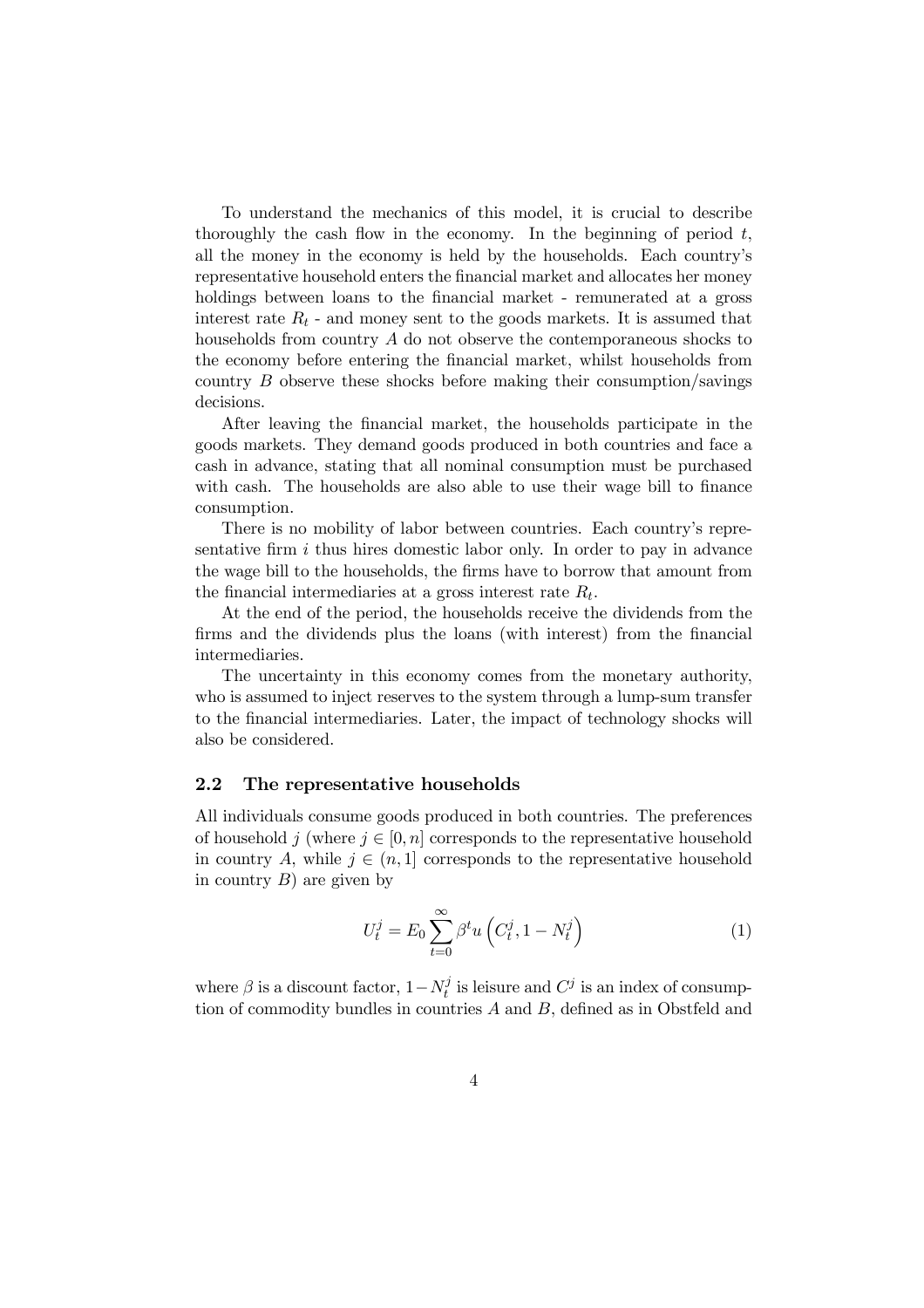Rogoff (1998):

$$
C^{j} = \frac{\left(C_A^j\right)^n \left(C_B^j\right)^{1-n}}{n^n (1-n)^{1-n}}\tag{2}
$$

In this expression, n corresponds to the size of country  $A$ , both in terms of population and in terms of the share on total consumption of the consumption good produced in A. The index  $C_A^j$  corresponds to consumption in country j of the continuum of goods produced in country  $A$  and  $C_B^j$  corresponds to consumption in country  $j$  of the continuum of goods produced in country  $B^1$ . These bundles are generally defined as

$$
C_A^j = \left[ \left( \frac{1}{n} \right)^{\frac{1}{\sigma}} \int_0^n c^j(a)^{\frac{\sigma - 1}{\sigma}} da \right]^{\frac{\sigma}{\sigma - 1}} \tag{3}
$$

and

$$
C_B^j = \left[ \left( \frac{1}{1-n} \right)^{\frac{1}{\sigma}} \int_n^1 c^j(b)^{\frac{\sigma-1}{\sigma}} db \right]^{\frac{\sigma}{\sigma-1}}
$$
(4)

where  $\sigma > 1$  is the elasticity of substitution between the goods produced in each country. Note that the elasticity of substitution between the indexes  $C_A$  and  $C_B$  is equal to 1. There is no home-bias in consumption.

By standard procedures the overall price index in each country is given by

$$
P^j = \left(P_A^j\right)^n \left(P_B^j\right)^{1-n} \tag{5}
$$

with  $P_A^j = \left[\left(\frac{1}{n}\right) \int_0^n p^j(a)^{1-\sigma} da\right]^\frac{1}{1-\sigma}$  and  $P_B^j = \left[\left(\frac{1}{1-\sigma}\right)^\frac{1}{1-\sigma}\right]$  $1-n$  $\int_{n}^{1} p^{j}(b)^{1-\sigma}db \Big]^{1-\sigma},$ where  $p^{j}(a)$  is the price of good a (which is only produced in A), sold in country *j*. An analogous definition applies to  $p^{j}(b)$ .

Assuming there are no transportation costs between countries, prices are set taking into account that the monetary union is a single market. It follows that  $p^{A}(a) = p^{B}(a)$  and  $p^{B}(b) = p^{A}(b)$ . Further, given the symmetric structure of preferences, the purchasing power parity holds, implying  $P^A$  =  $P^B$ .

Given a decision on  $C^j$ , the Cobb-Douglas total consumption index implies that the demands for the composite  $A$  and  $B$  goods are given by  $C_A^j = n$  $\begin{pmatrix} P_{A}^{j} \\ \overline{P^{j}} \end{pmatrix}$  $\bigg)^{-1} C^j$  and  $C_B^j = (1 - n)$  $\begin{pmatrix} P_B^j \\ \overline{P^j} \end{pmatrix}$  $\setminus$ <sup>-1</sup>  $C^j$ . Moreover, we can also

 $<sup>1</sup>$ An analogous mnemonic applies to the prices of the goods.</sup>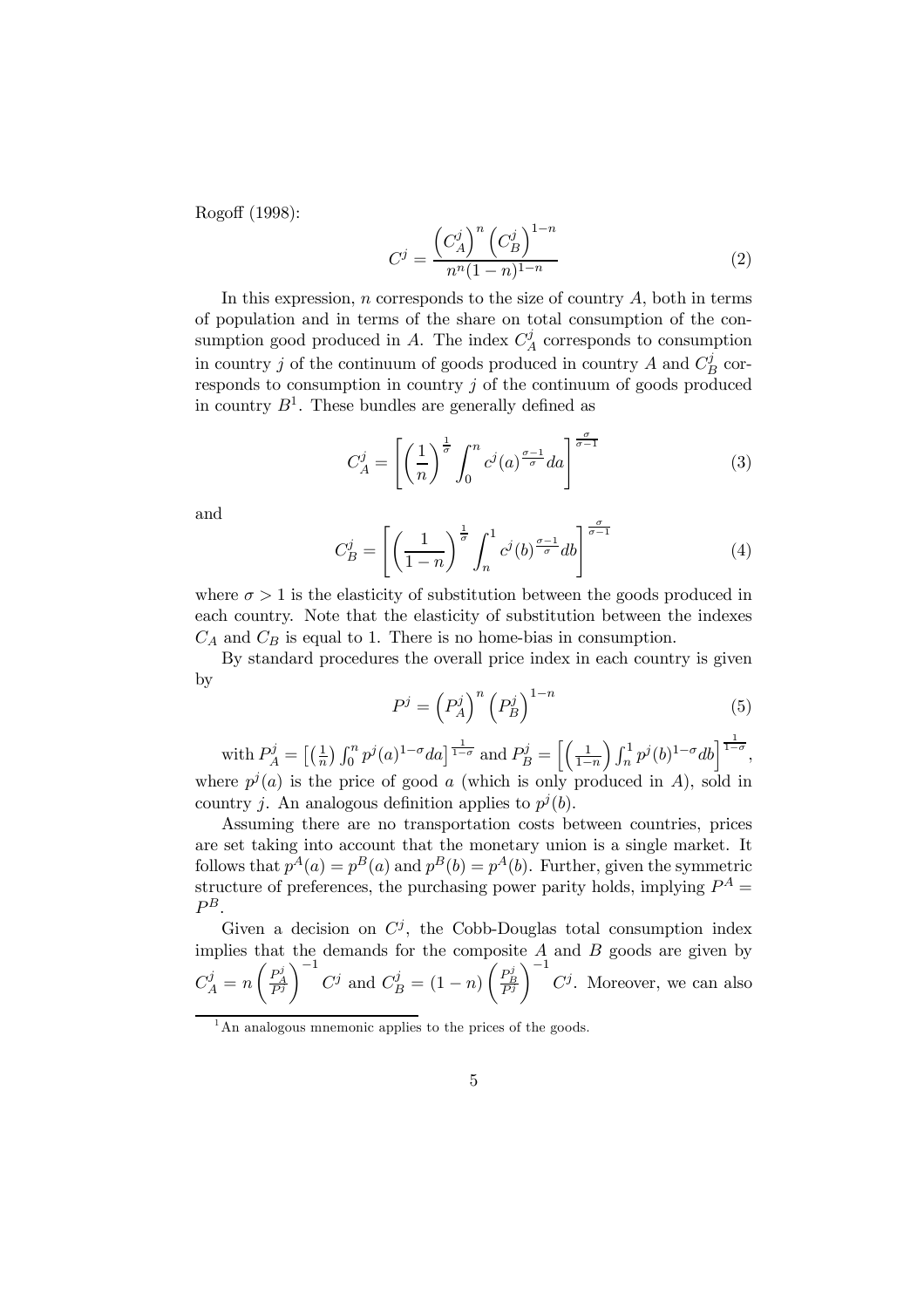derive the demand of the differentiated good a, produced in country A and of good b, produced in country  $B^2$ :

$$
c^{j}(a) = \left[\frac{p^{j}(a)}{P_A^{j}}\right]^{-\sigma} \left(\frac{P_A^{j}}{P_j}\right)^{-1} C^{j}
$$
\n(6)

$$
c^{j}(b) = \left[\frac{p^{j}(b)}{P_{B}^{j}}\right]^{-\sigma} \left(\frac{P_{B}^{j}}{P^{j}}\right)^{-1} C^{j}
$$
(7)

Note that the superscripts in the price indexes are redundant, since prices are the same in both countries.

The households maximize utility subject to a cash in advance constraint and an asset evolution equation. The problem of the representative household in country  $A$  is the following:

$$
\max U_t^A = E_0 \left\{ \sum_{t=0}^{\infty} \beta^t u \left( C_t^A, 1 - N_t^A \right) \right\} \tag{8}
$$

$$
st \tP_t^A C_t^A = (W_t^A N_t^A + M_t^A - L_t^A) \t(9)
$$

$$
M_{t+1}^{A} = [W_t^A N_t^A + M_t^A - L_t^A - P_t^A C_t^A] + R_t L_t^A + R_t X_t^A + D_t^A
$$
 (10)

where  $W_t^A$  is the nominal wage,  $N_t^A$  is aggregate labor,  $M_t^A$  is the beginning-of-period stock of money,  $L_t^A$  are the loans to the financial intermediaries and  $D_t^A$  are the dividends from firms in country A, which are distributed to the respective owners - country A's households. The amount  $R_t X_t^A$  corresponds to the profits of the financial intermediaries, which arise due to the monetary injection  $X_t$ . Since the financial markets are completely integrated we assume that all agents have an equal share in the financial intermediaries' capital. Thus, each household in the monetary union receives an equal share of this profit, i.e., in per capita terms we have  $X_t^A = X_t^B = X_t$ . In terms of countries, each country will receive the financial intermediaries' profits in proportion to their relative size in the union.

The first-order conditions can be summarized in the following equations:

$$
P_{A,t}^A C_{A,t}^A = n P_t^A C_t^A \tag{11}
$$

$$
P_{B,t}^A C_{B,t}^A = (1 - n)P_t^A C_t^A \tag{12}
$$

<sup>&</sup>lt;sup>2</sup>All the derivations of the prices indices and the demand functions are available upon request.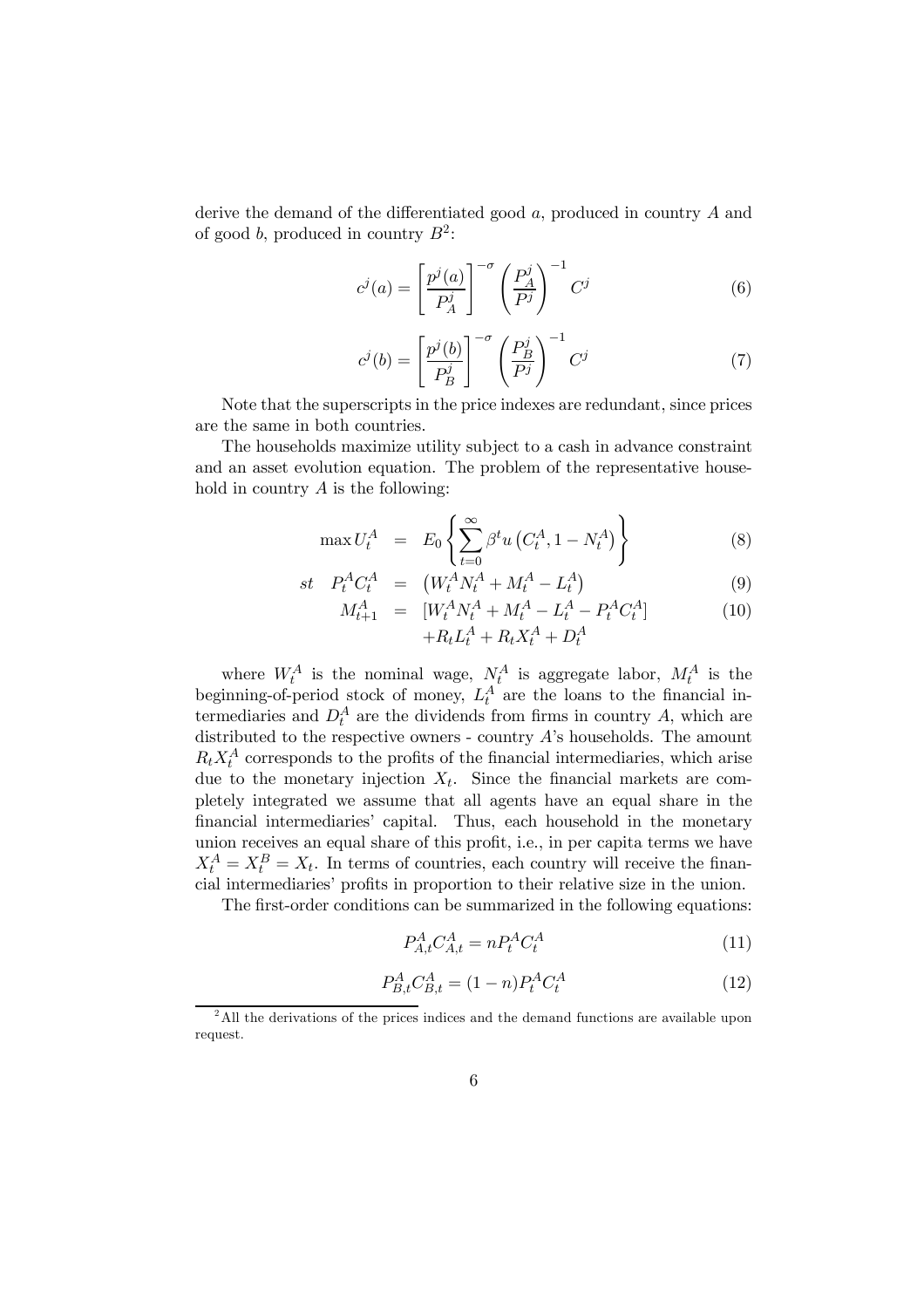$$
\frac{U_{1-N^A,t}}{U_{C^A,t}} = \frac{W_t^A}{P_t^A}
$$
\n(13)

$$
E_{t-1} \left[ \frac{U_{C_t^A}}{P_t^A} - \beta R_t \frac{U_{C_{t+1}^A}}{P_{t+1}^A} \right] = 0 \tag{14}
$$

Conditions (11) and (12) state that the nominal share of consumption of the goods produced in each country is proportional to the relative size of the countries. This is due to the Cobb-Douglas specification of the consumption bundles. Condition (13) states that the intratemporal marginal rate of substitution between leisure and consumption is equal to the real wage rate. Condition  $(14)$  is the intertemporal condition, equating the marginal utility of a unit of money lent to the financial intermediary at time t to the expected marginal utility of return from that deposit at time  $t + 1$ . The expectation term in equation (14) is taken at time  $t - 1$  due to the assumption that country  $A$ 's households participate in the financial market prior to the realization of shocks. In contrast, we assume that country  $B$ 's households observe the shocks before transacting in the financial market. This heterogeneity segments the financial market and is the main subject of study in this paper.

The analogous first-order conditions for country B are

$$
P_{A,t}^B C_{A,t}^B = n P_t^B C_t^B \tag{15}
$$

$$
P_{B,t}^{B} C_{B,t}^{B} = (1 - n) P_{t}^{B} C_{t}^{B}
$$
\n(16)

$$
\frac{U_{1-N^B,t}}{U_{C^B,t}} = \frac{W_t^B}{P_t^B}
$$
\n(17)

$$
E_t \left[ \frac{U_{C_t^B}}{P_t^B} - \beta R_t \frac{U_{C_{t+1}^B}}{P_{t+1}^B} \right] = 0 \tag{18}
$$

#### 2.3 The representative firms

Firms in each country have access to the following production technology

$$
y_t(i) = s_t^j [n_t(i)]^{1-\alpha} \quad i = a, b
$$

where  $y_t(i)$  is the production of good i,  $s_t^j$  is a technology shock (which can be common or country-specific) and  $n_t(i)$  is labor employed by the firm producing good  $i$ . The firms in each economy hire domestic labor at a wage rate  $W_t^j$  and need to borrow their wage bill from the financial intermediaries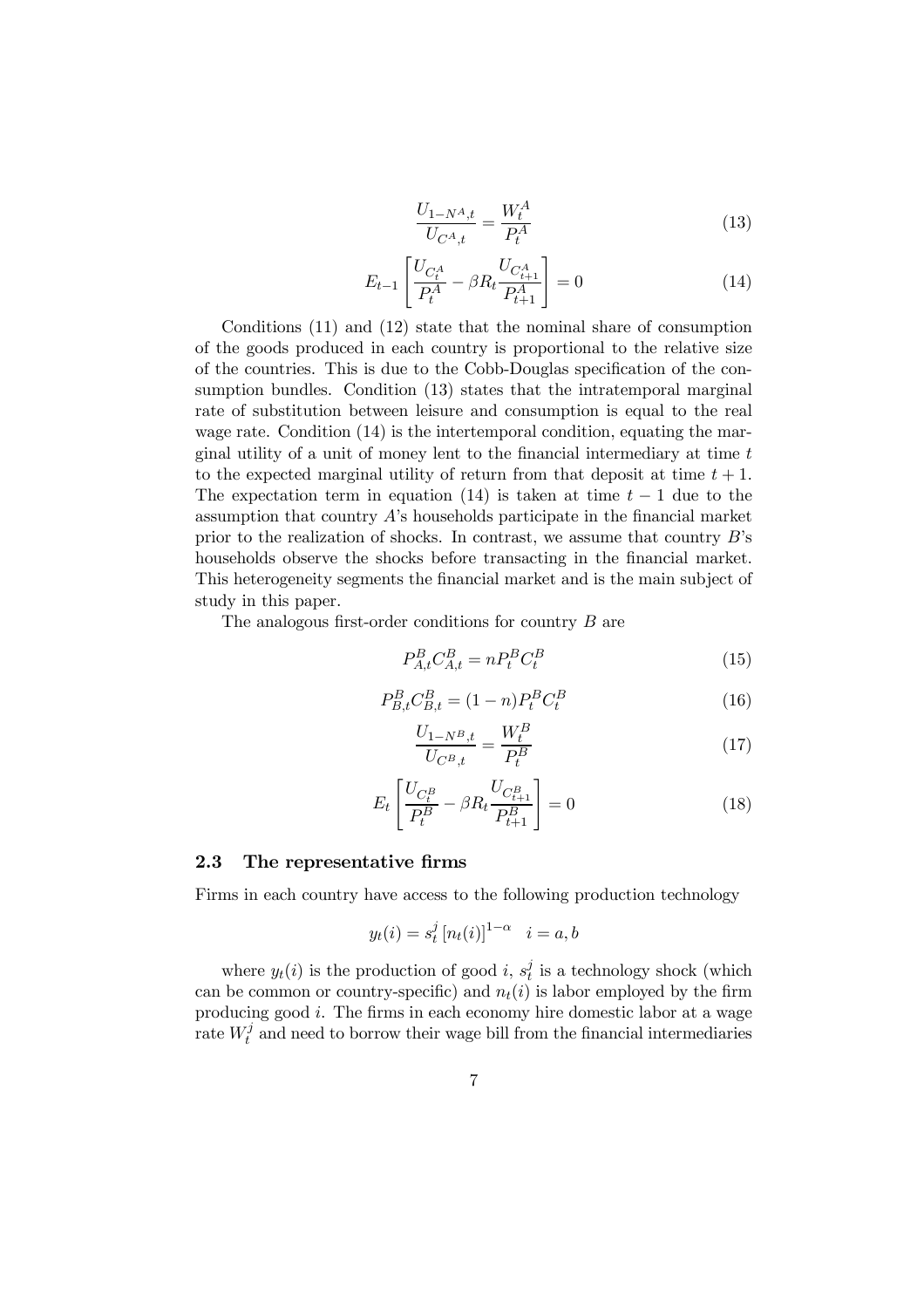at a rate of interest  $R_t$ . The problem is completely symmetric between all households and firms in each country so  $n_t(a) = N_t^A$  and  $n_t(b) = N_t^B$ .

The firms choose the price to maximize their profits. In the case of country  $A$ , we have:

$$
Max \quad \pi_t^A \quad = \quad p_t(a)y_t(a) - W_t^A N_t^A - (R_t - 1)W_t^A N_t^A =
$$

$$
= \quad p_t(a)y_t(a) - R_t W_t^A N_t^A
$$

Taking into account that the demand elasticity facing the firms' products is  $-\sigma$ , the first-order condition of this problem implies that firms set their prices according to

$$
P_{A,t} = p_t(a) = \frac{\sigma}{\sigma - 1} R_t W_t^A \frac{1}{1 - \alpha} \frac{1}{s_t^A} (N_t^A)^{\alpha}
$$
 (19)

i.e., they set prices as a constant mark-up  $\mu = \frac{\sigma}{\sigma - 1}$  over marginal costs. As the elasticity of demand gets larger, the mark-up converges to 1, the case of perfect competition.

The price-setting behaviour of the firms in country  $B$  is completely symmetric.

#### 2.4 The financial intermediaries

There is complete integration of the financial markets. The supply of loans corresponds to the sum of the monetary injection  $X_t$  with the loans made by the households. The demand for loans comes from the firms and equals the total wage bill. The loan market clearing condition is therefore:

$$
nW_t^A N_t^A + (1 - n)W_t^B N_t^B = nL_t^A + (1 - n)L_t^B + X_t \tag{20}
$$

#### 2.5 Other equilibrium conditions

Substituting the cash-in-advance constraints into equation (20) yields:

$$
nP_t^A C_t^A + (1 - n)P_t^B C_t^B = M_t + X_t \tag{21}
$$

where  $M_t = nM_t^H + (1 - n)M_t^F$  is the union's monetary aggregate.

The goods markets equilibria imply that overall consumption of each type of good in both countries equals the respective production:

$$
nC_{A,t}^{A} + (1 - n)C_{A,t}^{B} = n s_t^{A} \left(N_t^{A}\right)^{1 - \alpha} \tag{22}
$$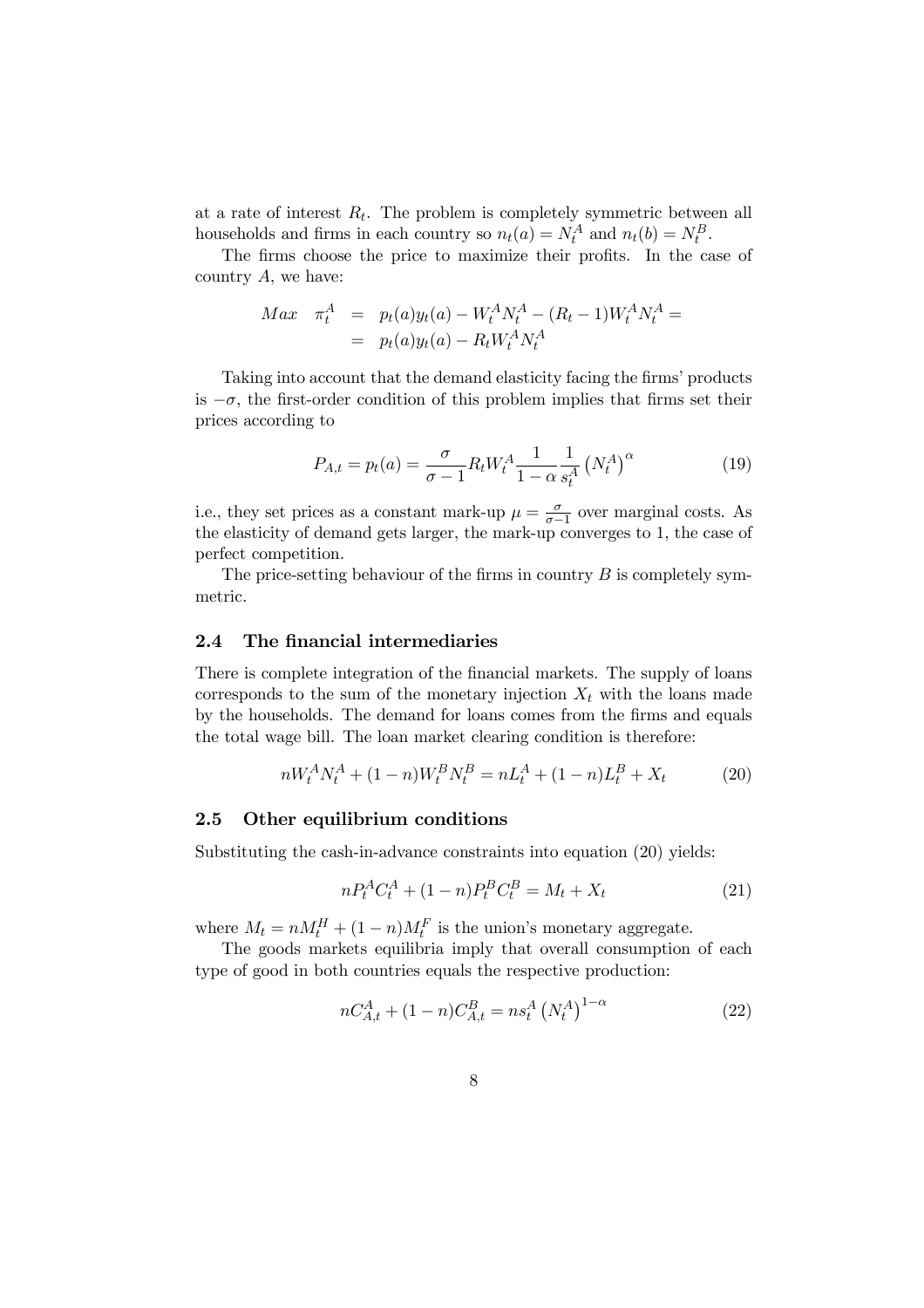and

$$
nC_{B,t}^{A} + (1 - n)C_{B,t}^{B} = (1 - n)s_{t}^{B} (N_{t}^{B})^{1 - \alpha}
$$
\n(23)

Replacing equations  $(11)$  and  $(15)$  in equation  $(22)$ , equations  $(12)$  and (16) in (23), and using equation (21) yields the aggregate demand functions of each type of good:

$$
P_{A,t}^A = P_{A,t}^B = \frac{M_t + X_t}{s_t^A \left(N_t^A\right)^{1-\alpha}}\tag{24}
$$

$$
P_{B,t}^A = P_{B,t}^B = \frac{M_t + X_t}{s_t^B \left(N_t^B\right)^{1-\alpha}}
$$
\n(25)

## 3 Response of the union to a monetary policy shock

### 3.1 Parameterization

As our baseline, we assume the following preferences for the households

$$
U_t^j = E_t \sum_{t=0}^{\infty} \beta^t \left[ \frac{1}{1-\phi} \left( C_t^j - \frac{\left( N_t^j \right)^{1+\chi}}{1+\chi} \right)^{1-\phi} - 1 \right]
$$

These preferences are in the class of GHH preferences, which imply that there are no wealth effects in labor supply. Whenever relevant we will report the impact of this assumption on the results.

Since we will be particularly interested in the distribution of liquidity in the monetary union, we define  $\theta$  as the share of the union's money held by country A's households:

$$
\theta_t = n \frac{M_t^A}{M_t}
$$

By construction, we also have

$$
1-\theta_t=(1-n)\frac{M_t^B}{M_t}
$$

The monetary authority is assumed to follow an autoregressive money supply process, of the form

$$
x_t = \rho x_{t-1} + \varphi_{x,t}
$$

where  $\varphi_{x,t}$  has mean x and standard deviation  $\sigma_{x,t}$ .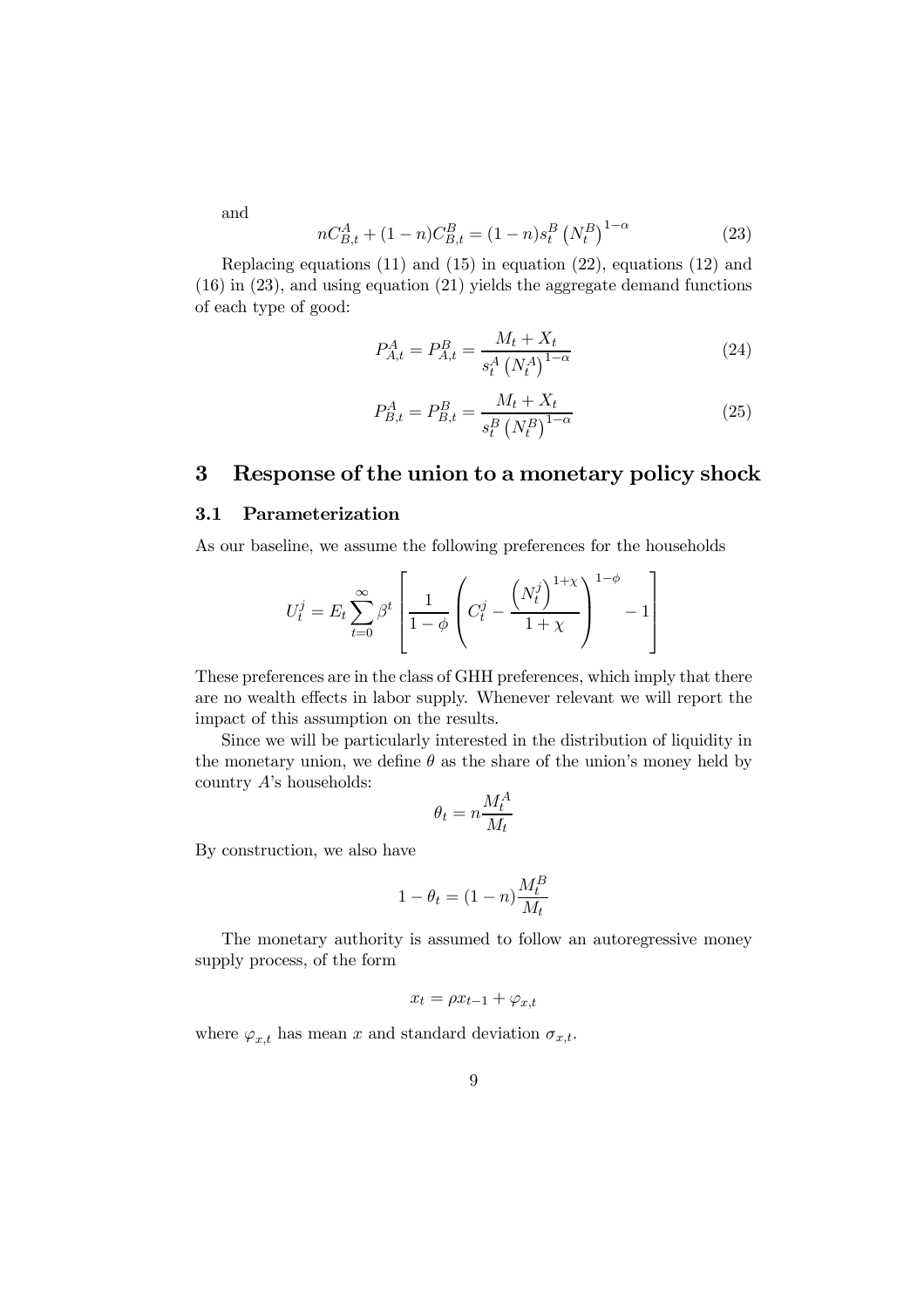The parameters were assigned the following values (following closely Christiano et al. (1998)):  $\beta = 1.03^{-.25}$ ;  $\alpha = 0.36$ ;  $\mu = 1.3$ ;  $\chi = 0.6$ ;  $\phi = 2$ ;  $x = 0.01$ ;  $\sigma_x = 0.005$ ;  $\rho = 0.5$ . Three features of this parameterization may be highlighted. First, an AR(1) process with a degree of persistence of 0.5 was found by Christiano et al. (1998) to be a good statistical approximation for the response of M2 to monetary policy shocks in the US in the period 1965Q3-1995Q2. Second, the mark-up is within the consensus of the literature (Christiano et al. (1997) use a value of 1.2 and Christiano et al. (1998) choose 1.4 instead). Third, the parameter  $\chi = 0.6$  implies, with our GHH preferences, an intratemporal elasticity in labor supply of  $\frac{1}{\chi} = 1.7$ . This may be considered high when looking at microeconomic studies but low when looking at macro studies (see Domeij and Flodén (2001) for an overview and a description of a downward bias in microeconometric studies ignoring borrowing constraints).

We will study linear approximations to the solution of the model by loglinearizing the equations around the deterministic steady-state, using the undetermined coefficients method presented in Christiano (2002). All the nominal variables were scaled by  $M_t$ .

#### 3.2 Analysis of the results

Figure (1) reproduces the response of the economy to a 0.5 p.p. shock in the money supply growth path of the monetary union. The baseline parametrization assumes that both countries are of the same size.

After a positive monetary shock we observe the following events. First, the interest rate drops in the period of the shock (the liquidity effect dominates). In the subsequent quarters, the anticipated inflation effect dominates (the model has no endogenous propagation mechanism, so the liquidity effect lasts only 1 period). Second, the monetary union's overall consumption rises in the impact period. However, consumption rises in country B and falls in country A. In subsequent periods, consumption is below steady state in both countries. Third, the monetary union's overall employment and real wages rise in the impact period. The labor market equilibrium is the same in both countries, due to the assumption of GHH preferences. Fourth, inflation rises persistently after the shock. Fifth, the loans from country  $B$ 's households to the financial intermediaries fall in the impact period and the money sent to the goods market rises. Country  $A$ 's households do not change the amount of money sent to the financial or the goods market in the impact period. Finally, the share of money in country  $A(\theta_t)$  rises in the impact period and stays permanently higher relative to the previous steady state.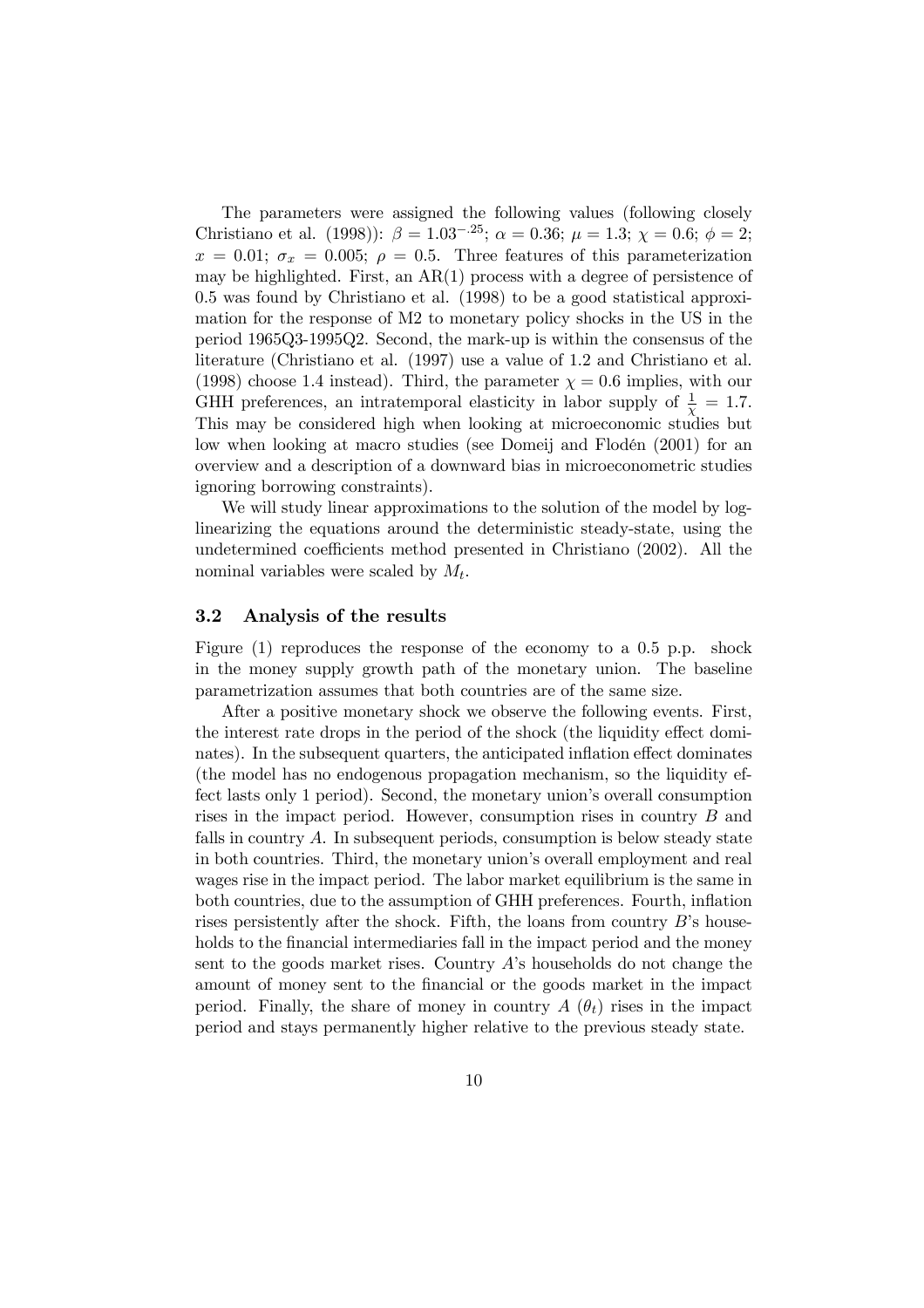

Figure 1: Response of the economy to a monetary injection in period 6. Countries are of the same size. Country A's households have sticky portfolios and Country B's households have flexible portfolios. The Figure shows the percent deviations from steady state, except for the interest and inflation rates, which are presented as annualised rates.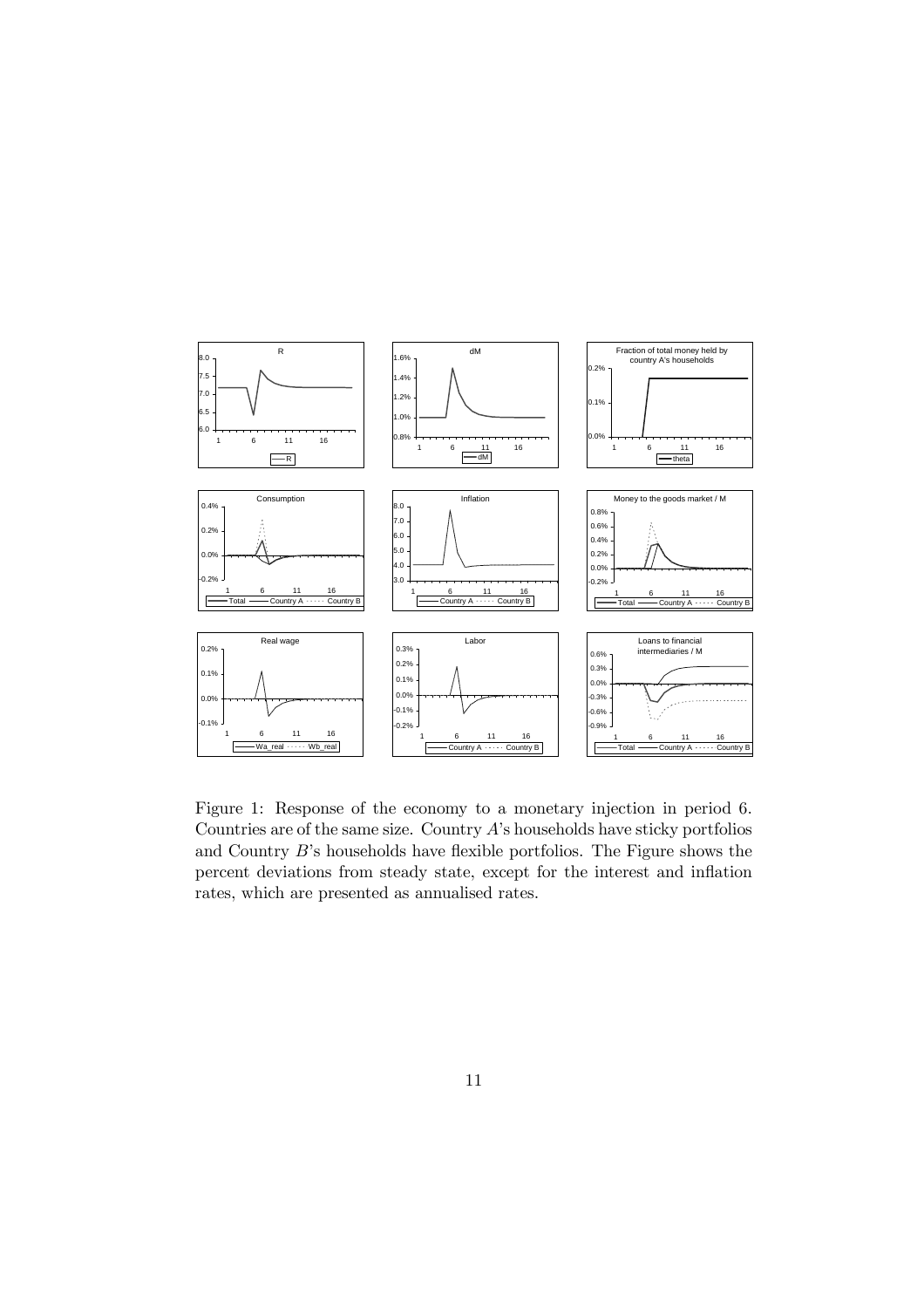To understand these events, it is useful to conduct some partial equilibrium analysis, starting with the financial markets, moving to the labor markets and ending in the goods markets (this follows Christiano et al. (1997)). We will first focus on the  $n = 0.5$  case and on the impact period. Afterwards we will assess the impact of varying  $n$ . Finally, we will analyze the distribution of liquidity in the union and its relation with the intertemporal allocations.

#### 3.2.1 The financial market

Combining the loan market equilibrium condition (20) with the aggregate cash-in-advance (21), we can write

$$
\frac{nW_t^A N_t^A + (1 - n)W_t^B N_t^B}{n P_t^A C_t^A + (1 - n)P_t^B C_t^B} = \frac{nL_t^A + (1 - n)L_t^B + X_t}{M_t + X_t}
$$

which can be simplified, using the price setting equation (19) in both countries and the goods market equilibrium, to

$$
\frac{(1-\alpha)}{\mu R_t} = \frac{nL_t^A + (1-n)L_t^B + X_t}{M_t + X_t}
$$
\n(26)

This relation shows that the evolution of the interest rate is directly linked to the evolution of the amount of money in the hands of the financial intermediaries. Knowing that  $L_t^A$  does not respond contemporaneously to a monetary shock (due to the portfolio rigidities), the existence of a liquidity effect will be determined, on the one hand, by the response of  $L_t^B$  and, on the other, by the relative size of the countries. In the absence of persistence in the money supply process (i.e., without an increase in expected inflation), the existence of a fraction of sticky households would be sufficient to generate a dominant liquidity effect. The baseline results suggest that, even with considerable persistence in the money supply process ( $\rho = 0.5$ ), the framework with equally-sized countries is sufficient to generate a dominant liquidity effect.

Compared with traditional limited participation models, the monetary injection in this set-up is not only channelled through the financial intermediaries to the firms but also to the flexible households. Relative to those frameworks, the liquidity effect is thus less pronounced here, since the firms do not have to absorb all the liquidity injected by the monetary authority in the system.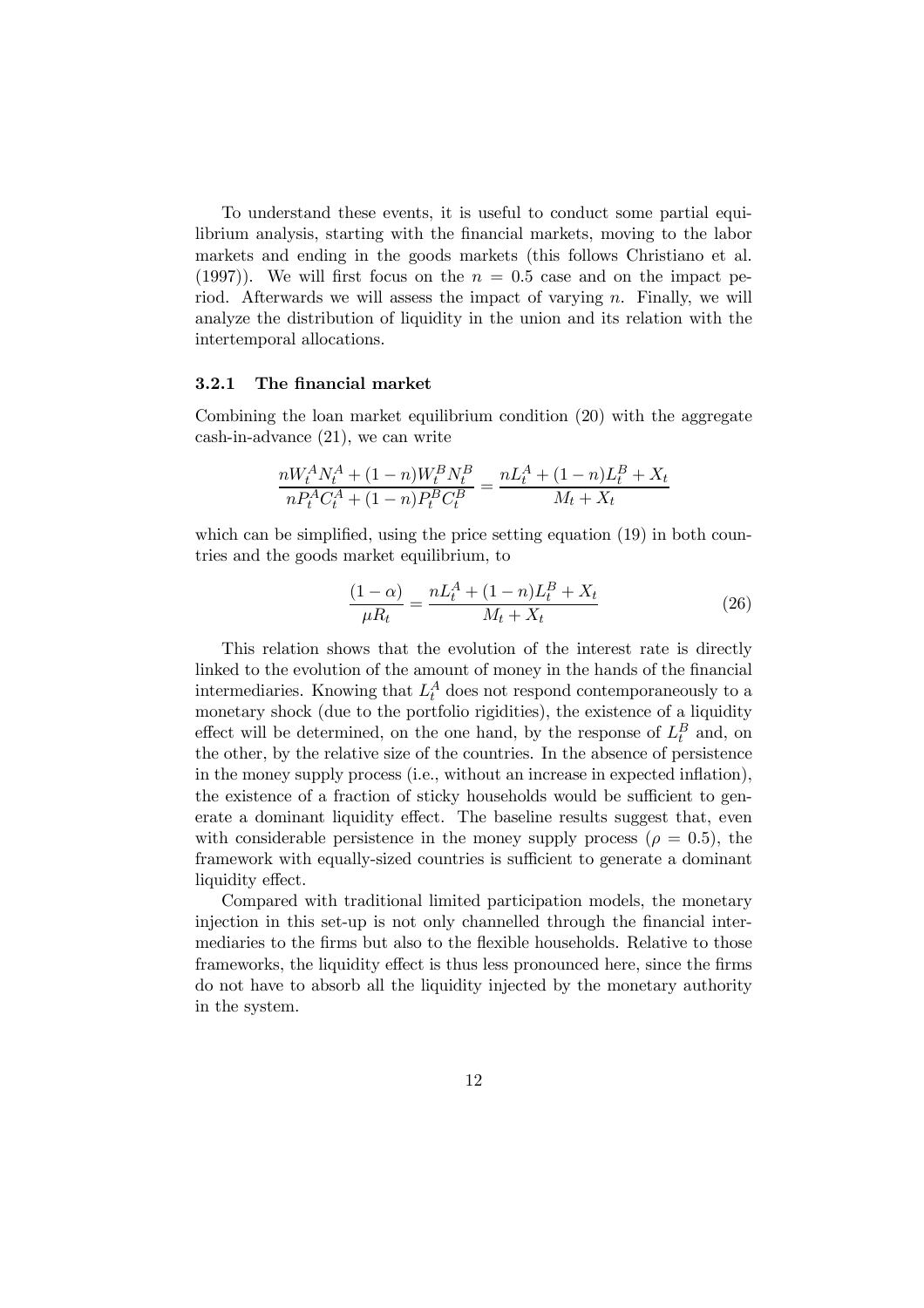#### 3.2.2 The labor markets

Since labor is immobile between countries, the labor markets are segmented. The demand for labor is given by the first-order conditions of the firms

$$
\frac{W_t^j}{P_{j,t}} = \frac{1}{R_t} \frac{s_t^j (1 - \alpha) \left( N_t^j \right)^{-\alpha}}{\mu} \quad , \text{for } j = A, B \tag{27}
$$

and the supply of labor is given by the household's first-order conditions

$$
\frac{W_t^j}{P_t^j} = \left(N_t^j\right)^\chi \quad \text{, for } j = A, B \tag{28}
$$

In the baseline parameterization, the monetary shock implies a reduction in interest rates. Since the decrease in interest rates represents a decrease in the firms' intermediate costs, the demand for labor rises, ceteris paribus. This occurs in both countries. Due to the assumption of GHH preferences, the behavior of the supply schedule in the labor market is unchanged after a monetary shock. Thus, both labor markets share the same equilibrium.

The overall effects are an unambiguous increase of labor and of the real wage in both countries, which occurs as long as the liquidity effect dominates the anticipated inflation effect after a monetary injection3.

#### 3.2.3 The goods market

The demand function for the good produced in country j is given by (recall equations  $(24)$  and  $(25)$ 

$$
P_{j,t} = \frac{M_t + X_t}{s_t^j \left(N_t^j\right)^{1-\alpha}}\tag{29}
$$

After a money injection the demand curve is shifted upwards. This happens in both markets. The same occurs to the supply of goods. The

<sup>&</sup>lt;sup>3</sup>When preferences have wealth effects in labor supply, the different behavior of the  $C_t^j$ 's now correspond to different movements of the labor supply curve. In this case, a monetary policy shock implies the following. In country  $A$ , both the labor and the supply curve shift rightwards, yielding an unambiguous increase in labor in country A and an ambiguous change in the real wage. In country  $B$  the supply curve shifts leftwards and the demand curve shifts rightwards yielding a decrease in labor in country B (for most parameterizations) and an unambiguous increase in the real wage (when the liquidity effect dominates).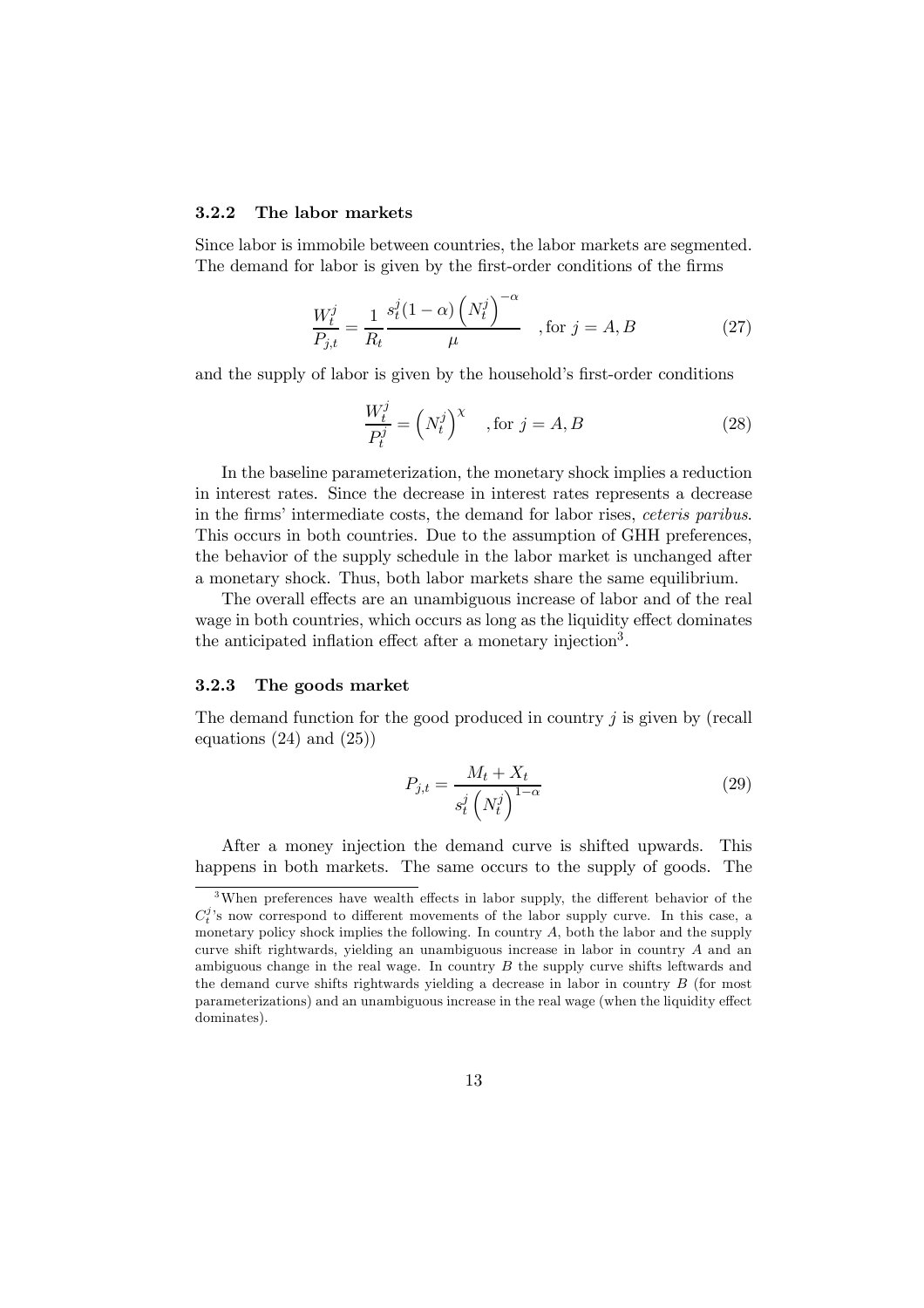overall effects are thus an unambiguous increase in both quantities and prices of each type of  $\text{goods}^4$ .

An important result of these models is that profits always rise after a monetary policy shock. To see this, we can write the profits of the representative firm of country A as  $\pi_t^A = p_{A,t}^A s_t^A (N_t^A)^{1-\alpha} - R_t w_t^A N_t^A$ . Using the price setting condition of the firm, as well as equation (29), we conclude that  $\pi_t^A = (1 + x_t) \left[ 1 - \frac{1 - \alpha}{\mu} \right]$ . Thus, profits are positively related to money injections. The increase in profits after a monetary injection is in accordance with the empirical evidence (see, in particular, Christiano et al.  $(1997)$ ).

## 3.3 Impact of changing the size of each country

As expected, the size of the country  $A$  - which in this set-up corresponds to the percentage of sticky households - has a very important impact in the response of the monetary union's variables to a money injection.

First, for small sizes of country  $A(n < 0.25)$ , the interest rate rises following a monetary injection. In this case, a vast majority of households in the monetary union observes the monetary shock, so the anticipated inflation effect dominates the liquidity effect. Conversely, the larger the size of country A, the larger the liquidity effect.

Second, the behavior of  $L_t^B$  is also a function of the relative size of the countries. The larger the proportion of "sticky" households, the smaller the decrease in total loans to the financial intermediaries (Figure (2)). The counterpart of this effect is that the higher the size of A, the smaller the increase in the monetary union's money sent to the goods markets.

Third, in the labor market, the higher the size of A, the higher the upward shift<sup>5</sup> in the demand curve (because the nominal interest rate is progressively lower) [see Figure (2)]. This implies that the larger the size of the "sticky" country  $A$ , the larger the expansion (or the smaller the decrease, for  $n < 0.25$  in the real wage and the quantity of labor in equilibrium.

In the goods markets, a higher  $n$  implies a larger shift to the right of the supply curve with no impact on the demand curve (Figure  $(3)$ ). A higher n is thus associated with a smaller increase in the price of the goods produced in both countries, and consequently with a smaller increase in the overall price

<sup>&</sup>lt;sup>4</sup>In case of preferences with wealth effects in labor supply, the behavior of the goods supply curve is different in each market. The demand curve is shifted upwards in both markets. For the baseline calibration, there is a rise in  $P_B$  higher than in  $P_A$ , a rise in  $y^A$ and a fall in  $y^B$ .

<sup>&</sup>lt;sup>5</sup>For  $n < 0.25$ , the higher n, the smaller the downward shift in the demand curve.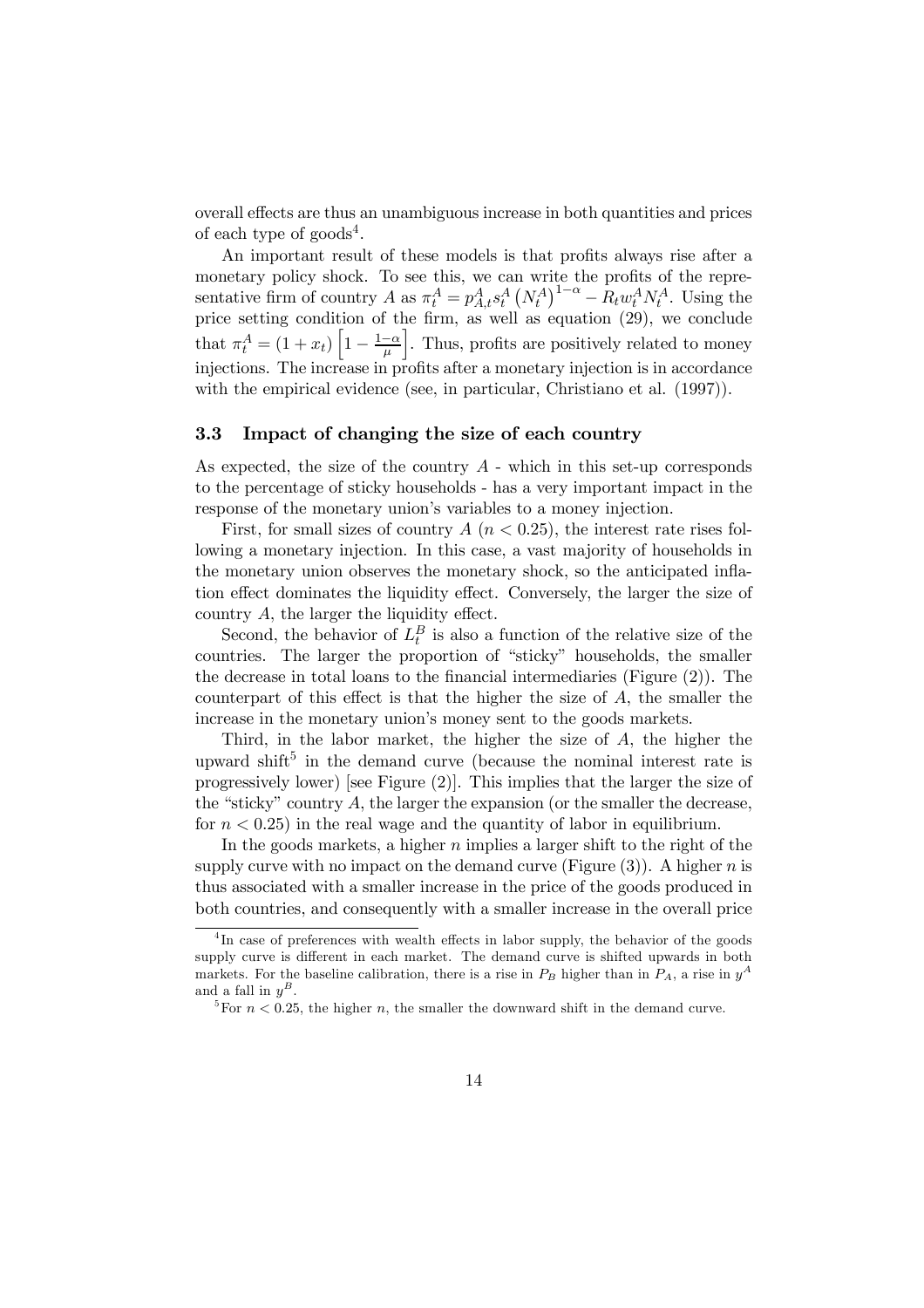

Figure 2: Equilibria in the financial and labor markets in the period of the shock

indexes in both countries. Thus the stickiness in portfolios partly translates in price stickiness after a monetary shock.

## 4 The distribution of liquidity in the monetary union

The analysis of the distribution of liquidity in the union is crucial to assess the allocations following a monetary policy shock. The distribution of liquidity between countries can be studied by analyzing: (a) the ratio  $\frac{M_t^A}{M_t}$  and  $\frac{M_t^B}{M_t}$ , i.e., the per capita money holdings in country *i* relative to the monetary union's per capita holdings and (b) the evolution of the money sent by households to the goods market ("cash").

The following analysis will be rooted in the equation describing the evolution of the household's assets. After normalizing the variables in equation  $(10)$  by  $M_t$  and denoting them with lower cases, the asset evolution equation in country A can be re-written as

$$
\frac{M_{t+1}^A}{M_t} = [w_t^A N_t^A + \frac{M_t^A}{M_t} - l_t^A - p_t^A C_t^A] + R_t l_t^A + R_t \frac{X_t^A}{M_t}
$$
\n
$$
+ [p_{A,t}^A s_t^A (N_t^A)^{1-\alpha} - R_t w_t^A N_t^A]
$$
\n(30)

Above the state variable  $\theta_t = n \frac{M_t^A}{M_t}$  was already defined. Noting that  $\frac{M_{t+1}^A}{M_t} = \frac{M_{t+1}^A}{M_{t+1}}$  $\frac{M_{t+1}}{M_t} = \frac{\theta_{t+1}}{n} (1 + x_t)$ , and recalling that the monetary injection is distributed evenly among households (i.e,  $\frac{X_t^A}{M_t} = \frac{X_t^B}{M_t} = \frac{X_t}{M_t}$ ) equation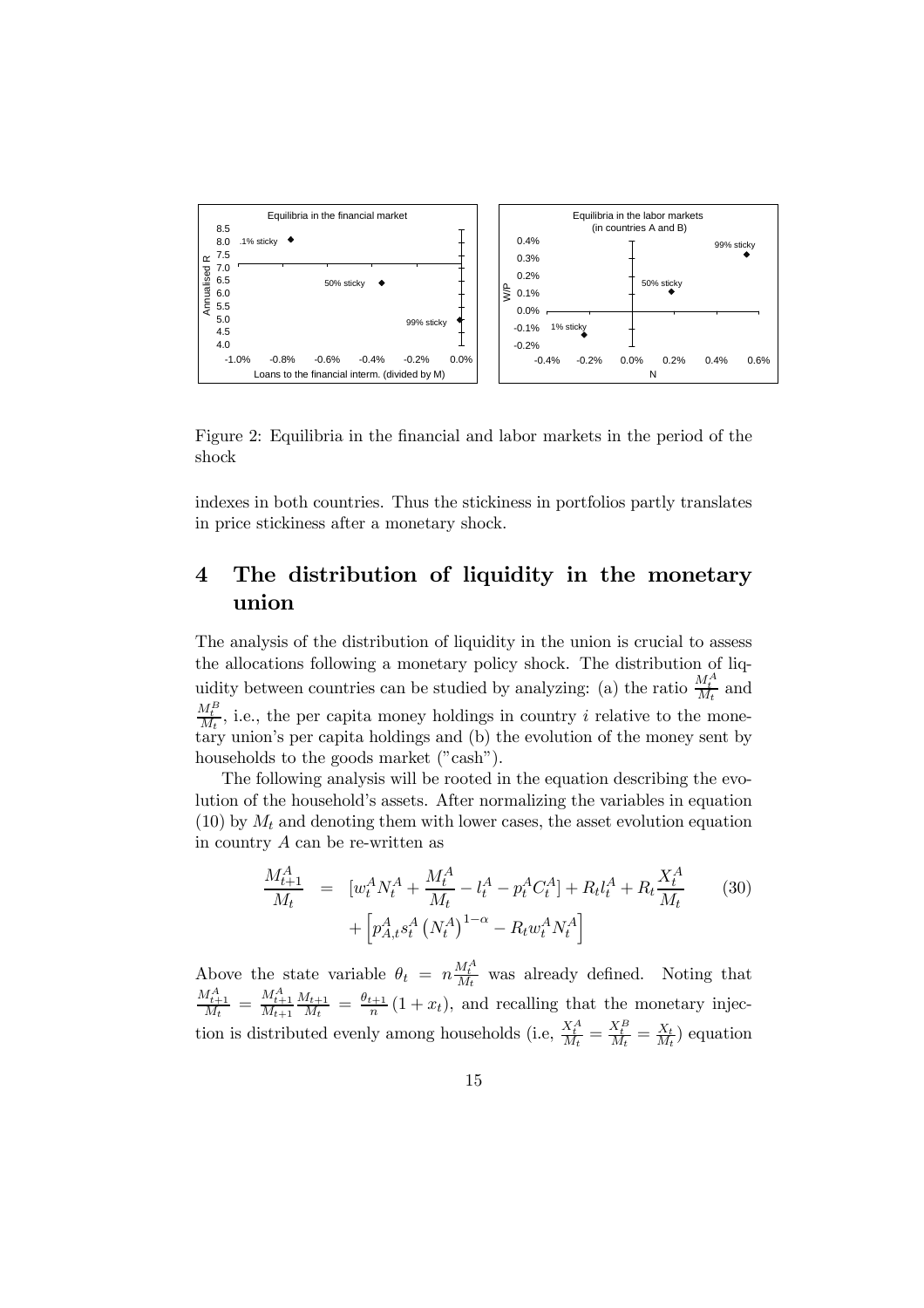

Figure 3: Equilibria in the goods markets in the period of the shock

(30) can be rewritten as

$$
\frac{\theta_{t+1}}{n} (1 + x_t) = w_t^A N_t^A (1 - R_t) + \frac{\theta_t}{n} - (1 - R_t) l_t^A
$$

$$
-p_t^A C_t^A + R_t x_t + p_{A,t}^A s_t^A (N_t^A)^{1-\alpha} \tag{31}
$$

How is liquidity channelled in the monetary union in the period of the shock when countries are of the same size (see Figure (4))?

The monetary injection is first absorbed by the financial intermediaries, adding to the supply of funds in the financial market. In this market, the flexible households contemporaneously adjust their decisions to the new liquidity conditions, while the sticky households do not. Thus, the flexible households reduce their supply of funds to the financial market, and channel a larger amount of funds to the goods markets. This occurs because the flexible households perceive that prices will rise with the monetary injection and accordingly send more funds to the goods markets. Meanwhile, since the sticky households made their decisions before observing the monetary shock, they continue to behave as if the shock had not occurred. Thus, there is an increase in liquidity for transactions in country  $B$  relative to country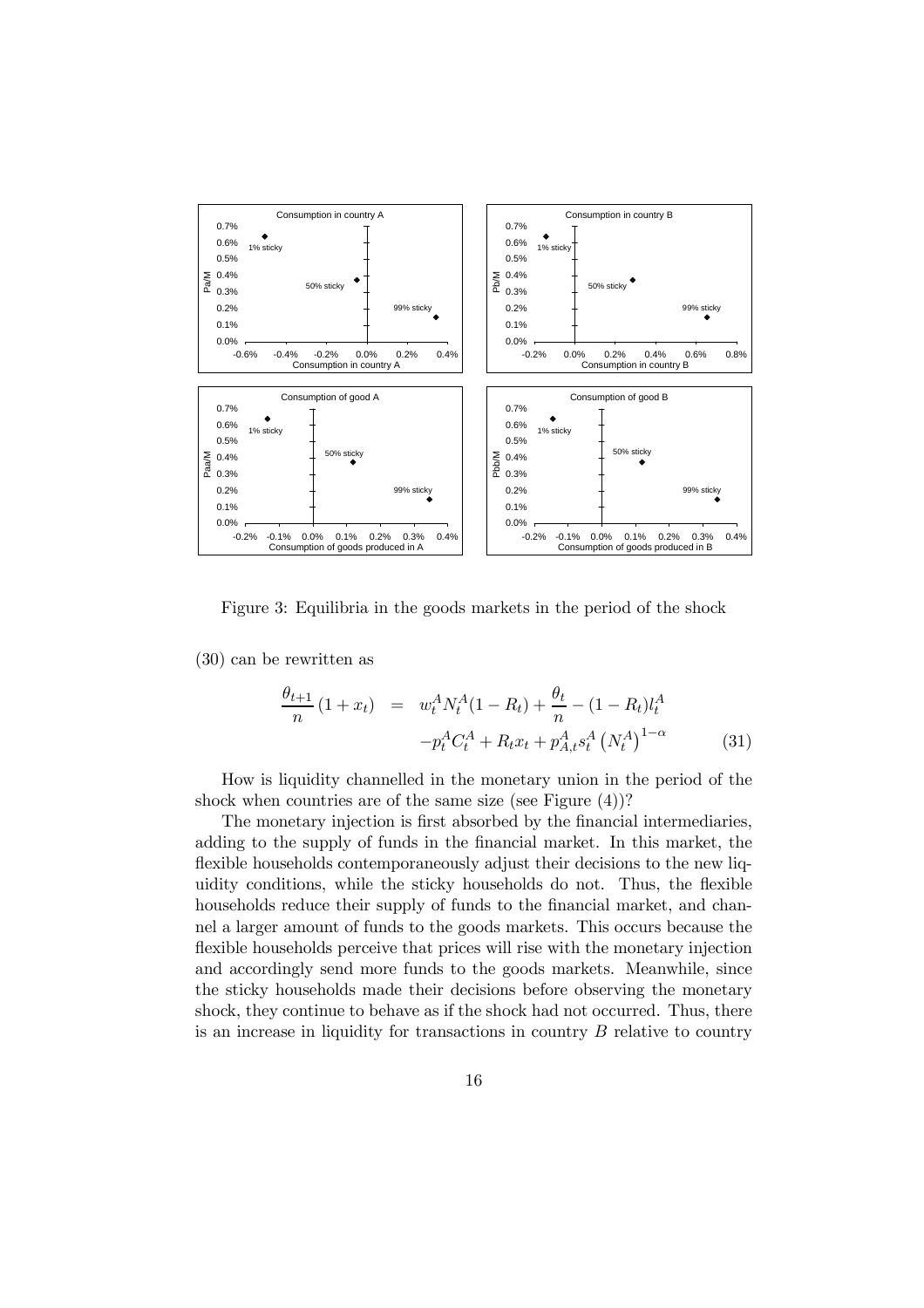

Figure 4: Response of the economy to a monetary injection in period 6. Countries are of the same size. Country  $A$ 's households have sticky portfolios and Country B's households have flexible portfolios. The Figure shows the percent deviations from steady state.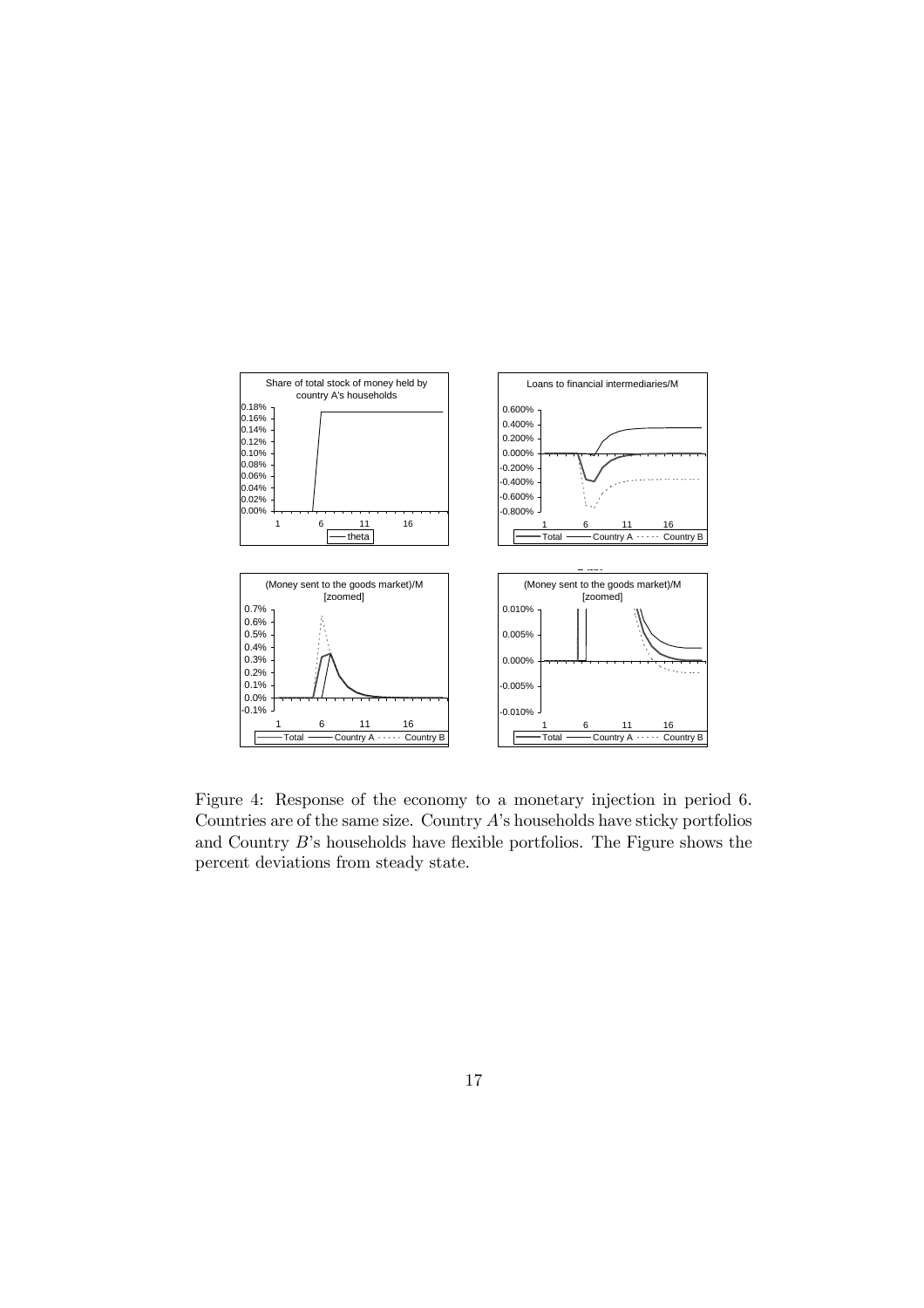A. In parallel, both countries' firms also absorb the extra liquidity injected by the monetary authority and increase their wage bill. This latter effect occurs since the interest rate drops on impact.

At the end of the period, all money returns to the households. From equation (30) it is straightforward to see that the evolution of  $\theta_t$  will depend on the profits of each country's firms (which are equal due to the symmetry of technology and preferences in both countries) and on the returns from the financial intermediaries. Since country A's households send relatively more money to the financial markets in the period of the shock, the return of these loans with interest at the end of the period implies that  $\frac{M_{t+1}^A}{M_t^A} > \frac{M_{t+1}^B}{M_t^B}$ , where  $t$  is the period of the shock.

In the periods after the shock, the intertemporal condition holds equally for both country's households. Thus the path of  $L^A$  is parallel to the path of  $L^B$  (they are not equal since they diverge in the period of the shock). This allows households  $A$  to finance a higher level of consumption (relative to  $B$ ), through the higher returns on the loans made to the financial intermediaries. Since the households wish to smooth their consumption over time, this effect is permanent. Thus, country  $A$ 's households will send a permanently higher level of loans to the financial market and a permanently higher level of money to the goods markets relative to country B's households.

## 4.1 The trade balance and the consumption decisions over time

From the cash-in-advance conditions, it is straightforward to see that the contrasting evolution in  $C_t^A$  and  $C_t^B$  is directly related to differences in the behavior of  $L_t^A$  and  $L_t^{B6}$ . By assumption  $L_t^A$  does not react to the monetary injection, while  $L_t^B$  does. In an all-flexible world, the households would react to a money injection by decreasing their loans to the financial intermediaries (thus replicating the equilibrium without the central bank's surprise injection) and increasing the money sent to the goods market. This is the qualitative response of country  $B$ 's households. Thus, in the period of the shock the consumption in country  $B$  increases more than the consumption

<sup>&</sup>lt;sup>6</sup>The cash-in-advance conditions are  $P_t^A C_t^A = W_t^A N_t^A + (M_t^A - L_t^A)$  and  $P_t^B C_t^B =$  $W_t^B N_t^B + (M_t^B - L_t^B)$ . By construction,  $P_t^A = P_t^B$ . The equations determining  $P_{A,t}^A$  and  $P_{B,t}^B$  imply that there is perfect nominal output insurance in the union, since  $P_A^A s_t^A (N_t^A)^{1-\alpha} = P_B^B s_t^B (N_t^B)^{1-\alpha}$  always holds. From the price-setting equations of firms from both countries, it is straightforward to conclude that  $W_t^A N_t^A = W_t^B N_t^B$ . These conditions also imply that firms earn equal profits in both countries. Thus the path of  $C_t^A$ and  $C_t^B$  must be related to  $L_t^A$  and  $L_t^B$ .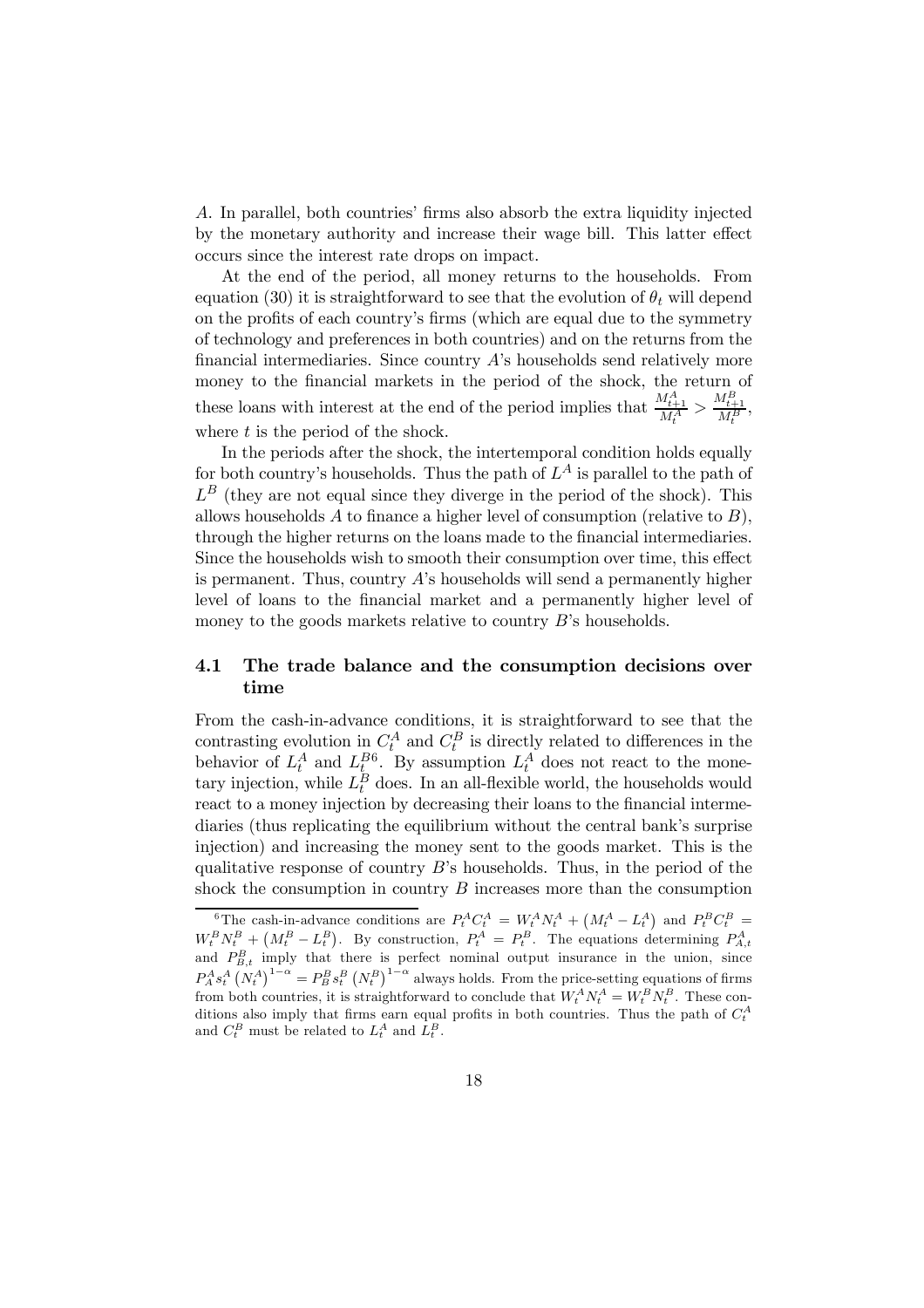in country A (for  $n = 0.5$ , the consumption in country B increases 0.29%). while consumption in country A actually decreases  $0.05\%$ ).

How is the partition of  $C_t^A$  in  $C_{A,t}^A$  and  $C_{B,t}^A$  and of  $C_t^B$  in  $C_{A,t}^B$  and  $C_{B,t}^B$ ? Here, two forces are at work: first, the evolution of the overall con $s_{1}, s_{2}, \ldots$  basket in each country; second, the evolution of the relative price  $\frac{P_{i,j}^i}{P^i}$ . With common shocks and GHH preferences, the relative price between goods is always equal to 1 and the prices of each type of good are equal to the overall price level in both countries. Thus the consumption by each country's households of each type of good is directly related to the aggregate consumption in each country. In the period of the shock, and for  $n = 0.5$ , this implies that  $C_{A,t}^A$  and  $C_{B,t}^A$  will decrease and that  $C_{A,t}^B$  and  $C_{B,t}^B$  will increase. However, it was already shown that the production (and thus consumption in equilibrium) of both types of goods increases in the period of the shock. It follows necessarily that  $n \left| \Delta^{-} C_{A,t}^{A} \right|$  $\Big| \ \texttt{< (1-n) \, \Big| \Delta^+ C_{A,t}^B }$  $\Big|$  and that  $n \left| \Delta \right| C_{B,t}^A$  $\Big| < (1-n) \Big| \Delta^+ C_{B,t}^B$  $\Bigg|.$ 

The trade balance of the sticky country  $(A)$ , which equals  $(1-n)P_{A,t}^B C_{A,t}^B$  $nP_{B,t}^A C_{B,t}^A$ , thus improves in the period of the shock. This reflects the increased demand of (domestic and foreign) goods by country B's households and the decrease in demand of (domestic and foreign) goods by country A's households. This result contrasts with the conclusions of standard openeconomy models using Cobb-Douglas consumption indexes and zero initial non-monetary wealth (see Obstfeld and Rogoff (1998) and Benigno (2001)). In these models, the trade balance is always zero and consumption in both countries is always equal, reflecting total consumption insurance between countries.

The different result found in this model is rooted in the different timing assumptions of the intertemporal conditions. Without segmentation in the financial markets, the intertemporal conditions in both countries would imply, taking into account that the price index is the same in both countries, that  $E_t \left[ \frac{\tilde{U}_{C^A,t+1}}{U_{C^A,t}} \right]$  $\left[\frac{U_{C^A,t+1}}{U_{C^A,t}} - \frac{U_{C^B,t+1}}{U_{C^B,t}}\right] = 0.$  A positive level of assets at time t held by country A's households would imply  $C_t^A < C_t^B$  and  $C_{t+1}^A > C_{t+1}^B$ . But this would correspond to  $\frac{U_{C^A,t+1}}{U_{C^A,t}} < \frac{U_{C^B,t+1}}{U_{C^B,t}}$  $\frac{C^{B},t+1}{U_{C^{B},t}}$ , violating the above condition. Without limited participation of some of the households, consumption must always be the same between countries.

In a model with portfolio rigidities,  $\frac{U_{C^A,t+1}}{U_{C^A,t}} - \frac{U_{C^B,t+1}}{U_{C^B,t}}$  can be different from zero, since one of the intertemporal conditions only holds in expected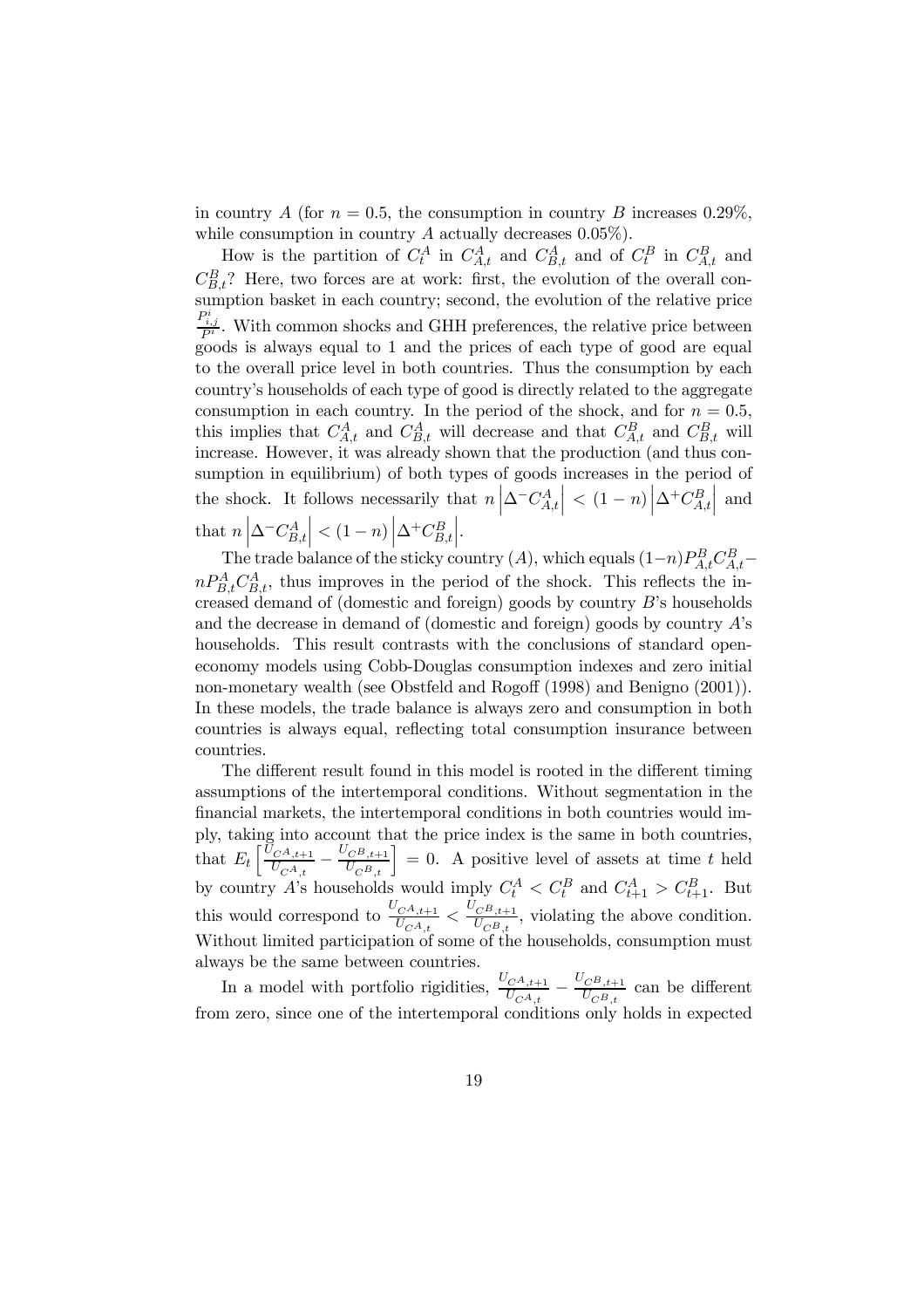value. Consequently, consumption between agents can differ in the period of the shock and the trade balance can be different from zero.

To understand the evolution of the trade balance after the shock, it is important to note that in the period of the shock the trade balance surplus in country A is associated with an increase in loans to financial intermediaries greater than the observed in country  $B^7$ . As shown in the last subsection, country  $A$ 's households are thus able to finance a higher stream of consumption in the following periods. Since they wish to smooth consumption over time, their consumption/savings decisions imply that, relative to country B, they permanently lend more to the financial intermediaries and permanently consume more (by also sending more money to the goods markets). The higher stream of loans to the financial intermediaries allows country A's households to finance a permanent trade deficit arising from the higher level of consumption. This pattern can be observed in Figure (5).

## 5 Impact of technology shocks in the monetary union

In the previous section the effects of a monetary policy shock in the context of a monetary union with heterogeneous portfolio rigidities were analysed. It was concluded that monetary policy shocks had an impact not only on the allocations of the union's agents as a whole, but also the relative allocations between agents. This heterogeneity allocation was rooted in the distribution of liquidity in the monetary union.

However, this analysis of monetary policy shocks is not an appropriate description of how central banks operate around the world. Central banks do not usually randomize the money supply, surprising the agents with liquidity injections/absorptions. On the contrary, monetary policy usually focuses its attention on fundamental shocks hitting the economy. Consequently this section analyses the impact common technology shocks in the monetary union. Two simple monetary policy rules will be compared: an interest rate peg and a money growth  $peg^8$ .

 $^{7}$ In this set up, there is international lending and borrowing, so the current account in both countries also changes after the monetary shock. However, since there is perfect integration in the financial markets, the nationality of the financial intermediaries is not defined. Thus, the evolution of the current account is indeterminate. The trade balance, in contrast, is pinned down.

<sup>&</sup>lt;sup>8</sup>The preferences of the consumer are assumed to be GHH. The case of preferences with wealth effects in labor supply is available upon request.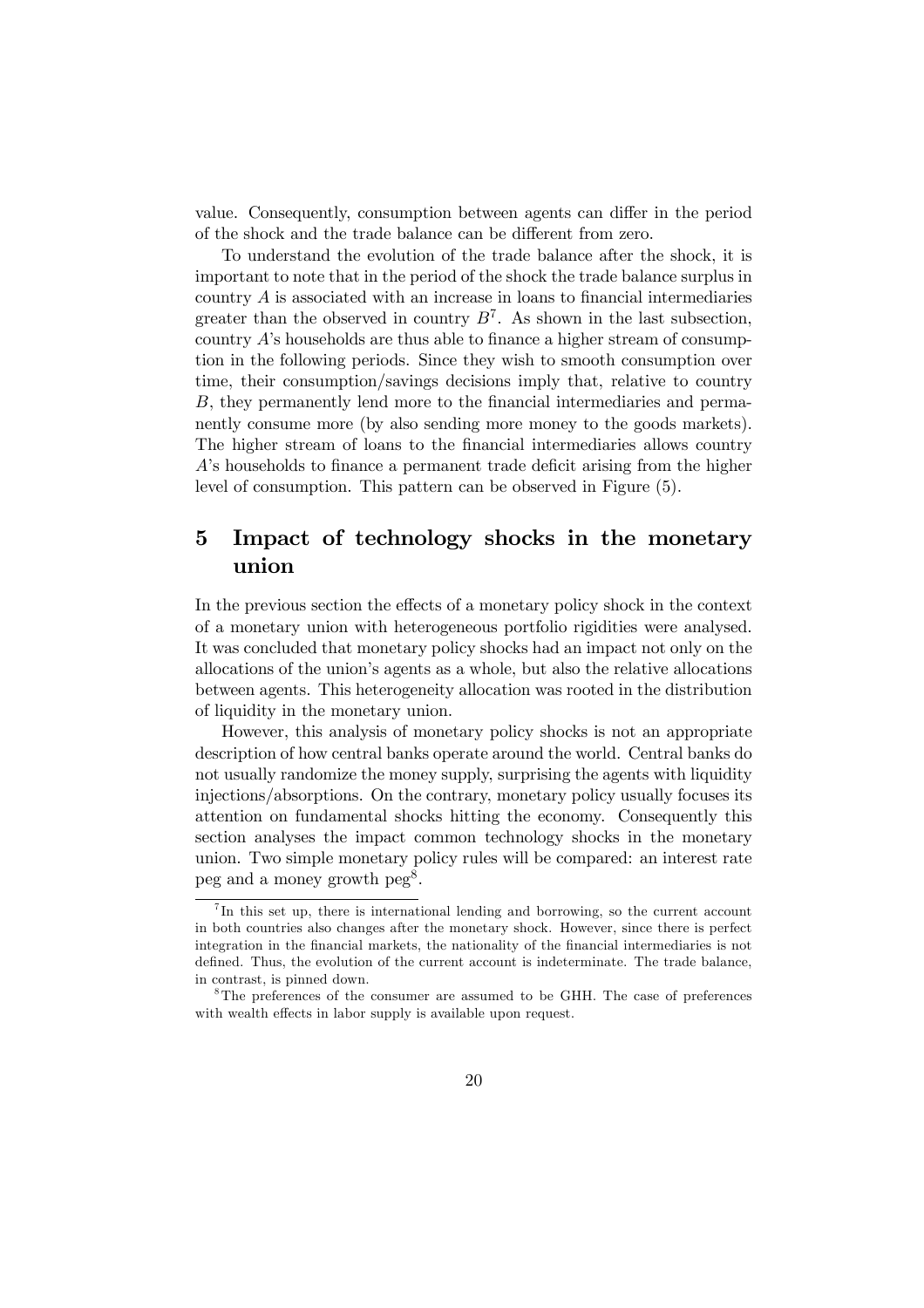

Figure 5: Response of the economy to a monetary injection in period 6. Countries are of the same size. Country A's households have sticky portfolios and Country B's households have flexible portfolios. The Figure shows the percent deviations from steady state.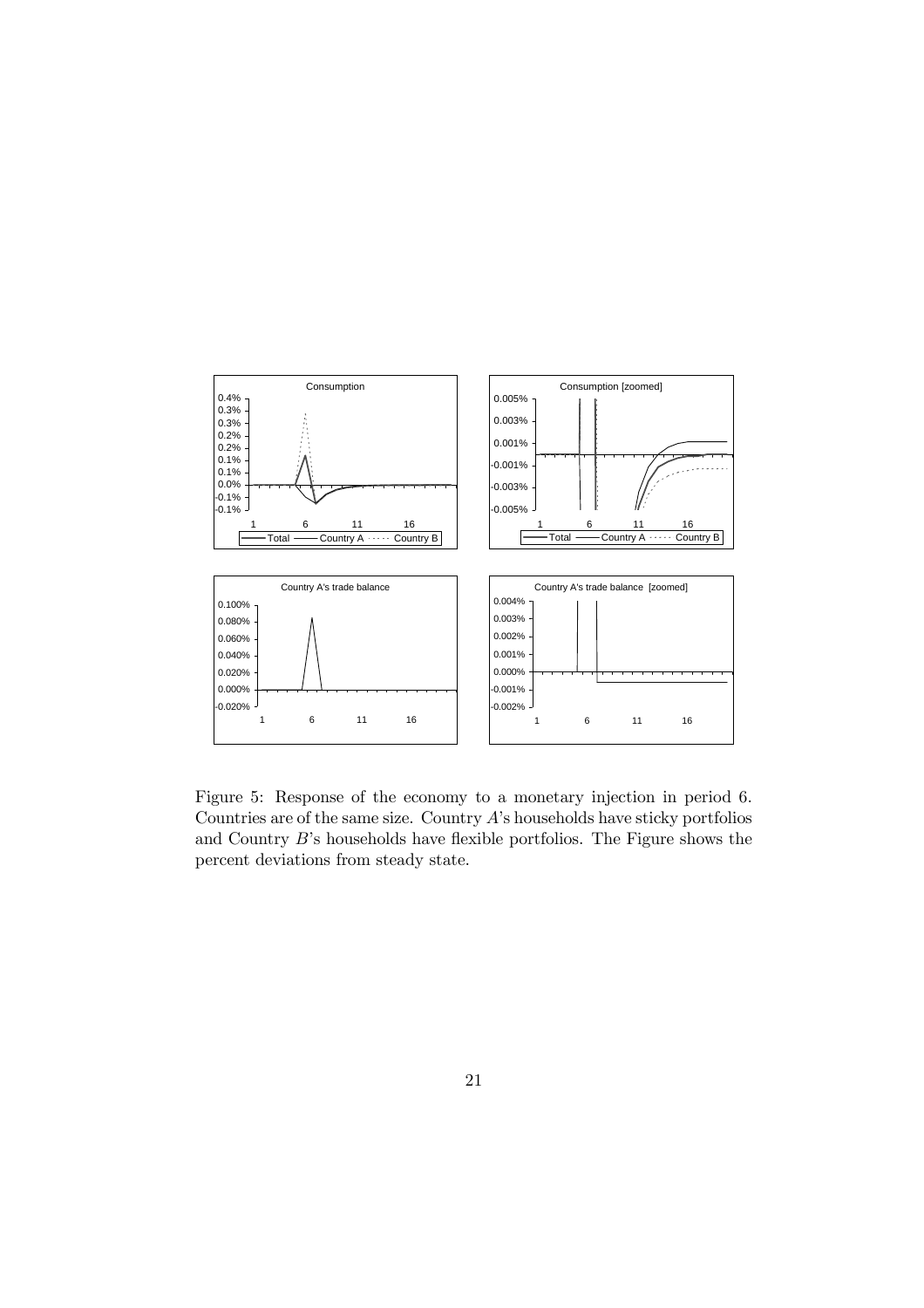

Figure 6: Financial market with money growth rule in the period of the shock

As a first step in the analysis, it is important to assess the determinacy of equilibrium under each rule. As shown in Appendix A the nominal and real allocations are determinate under a money growth rule. However, the allocations differ between both countries after a technology shock. In contrast, an interest rate peg yields nominal indeterminacy. There is however real determinacy in the model and the allocations are the same between both countries.

#### 5.1 Money-growth rule

Here the focus is on the actual response of the economies to a technology shock. Three benchmark cases are analysed: the case where all households are flexible; the case where only country  $\hat{A}$ 's households are sticky and both countries are of the same size; and the case where all households are sticky. The calibration is the same used in the analysis of the money shock.

The technology shock is assumed to have the following distribution:  $s_t =$  $\exp(\tau_t)$ , where  $\tau_t = 0.5\tau_{t-1} + \varepsilon_{\tau,t}$  and  $\varepsilon_{\tau,t}$  has mean zero and standard deviation 0.01.

A positive technology shock has important effects in all markets. To analyze the various cases, it is important to first depict the dynamics of the credit market in the monetary union (Figure (6)). Recall that the loan supply is given by  $Loan^S = nL_t^A + (1-n)L_t^B + X_t$  and that the loan demand is the wage bill of the firms, equal to  $nW_t^A N_t^A + (1-n)W_t^B N_t^B$ . By equation (39) the loan demand can also be expressed as  $Loan^D = \frac{(1+x_t)(1-\alpha)}{\mu R_t}$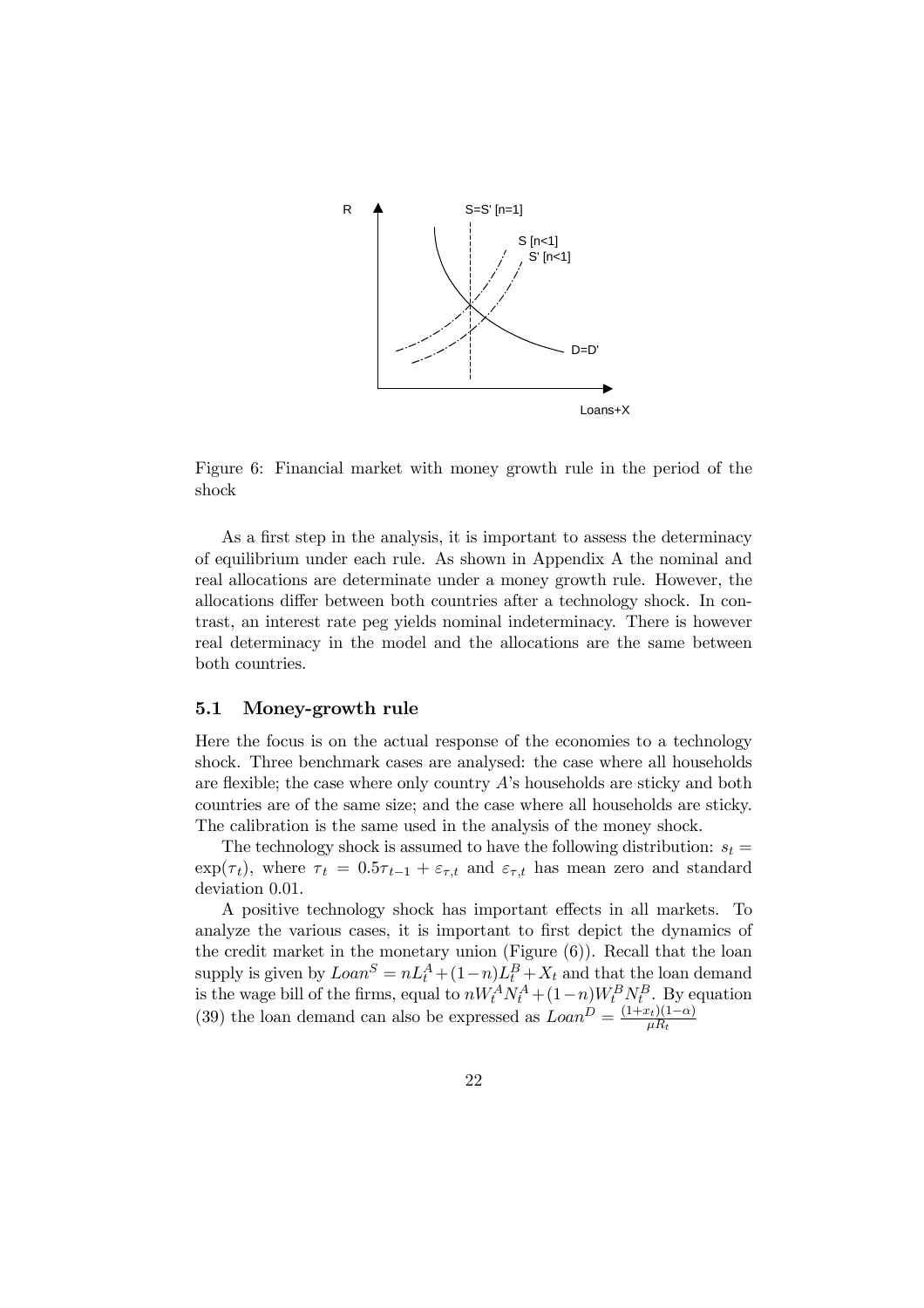With a money growth rule, the change in the supply of loans is a function of the behavior of the private sector. In the case when all households have sticky portfolios, the supply curve is vertical in the period of the shock. In this case the share of funds with the financial intermediaries is fixed and  $R_t$ does not change (see equation (39)). The allocation is thus similar to the case of an interest rate rule.

When some (or all) of the households are flexible, the supply curve slopes upwards. In this case, after a technology shock, the flexible agents increase their savings for the next period (i.e., their loans to the financial intermediaries), and this shifts the supply curve rightwards. This implies, for  $n < 1$ , a decrease in interest rates in the period of the shock, a decrease in total money sent to the goods markets and an increase in loans (all relative to the steady state). A higher fraction of flexible agents in the union corresponds to a flatter supply curve in the credit market. This implies that the higher the number of flexible households, the greater the decrease in the interest rate.

In the labor market, and for  $n < 1$ , a positive technology shock increases the demand for labor by firms (since the interest rate decreases) indirectly raising the demand for loans (associated with a potentially higher wage bill). Thus, equilibrium labor and real wages increase in the period of the shock. In the goods markets, the demand curve is shifted to the left and the supply curve is shifted to the right (the substitution effect dominates the non-existent wealth effect). This implies an unambiguous decrease in prices and an increase in total output.

When the degree of rigidity varies between countries, their economies behave differently (Figure (7)). Flexible agents adjust their savings decisions in the period of the shock, increasing their loans to the financial intermediaries and decreasing the money sent to the goods market, which is justified since prices fall and households wish to smooth consumption. Sticky agents continue to behave as if the shock had not occurred. This implies that in the period of the shock consumption of the sticky households  $A$  is higher relative to country B's households. These events trigger a dynamic process analogous to the one described for a monetary policy shock. This process includes the following elements: a permanent lower share of money held by country  $A$ 's households; a permanent lower level of loans sent by country  $A$ 's households to the financial intermediaries; a permanent lower level of money sent by country  $A$ 's households to the goods markets; and, a trade deficit in country A in the period of the shock folowed by a permanent trade surplus thereafter. The heterogeneity in the degree of stickiness thus translates in heterogeneous allocations when a money growth rule is followed.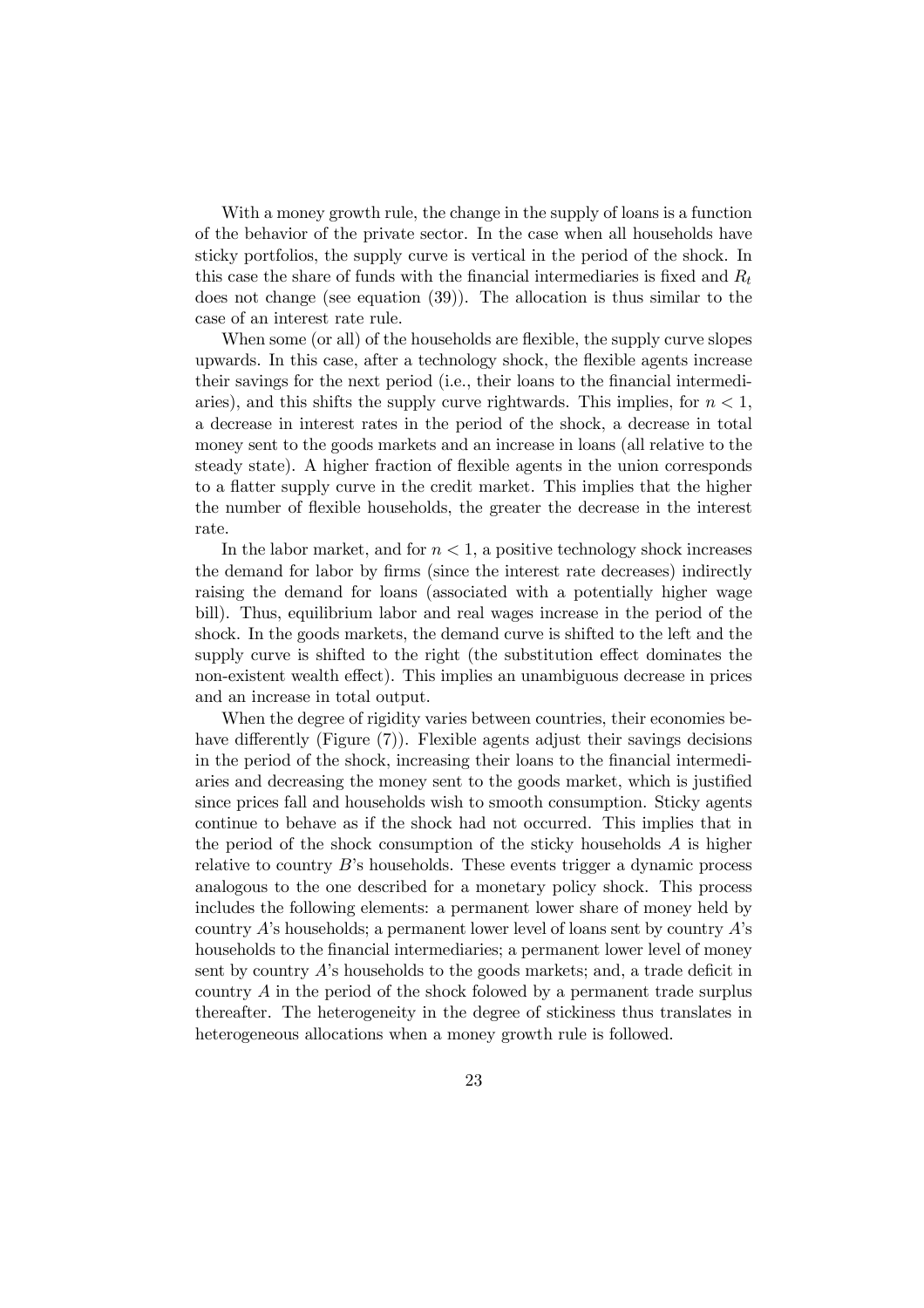

Figure 7: Response of the economy to a common technology shock in period 6. The monetary authority follows a constant money growth path. Countries are of the same size. Country A's households have sticky portfolios and Country B's households have flexible portfolios. The Figure shows the percent deviations from steady state, except for the interest and inflation rates, which are presented as annualised rates.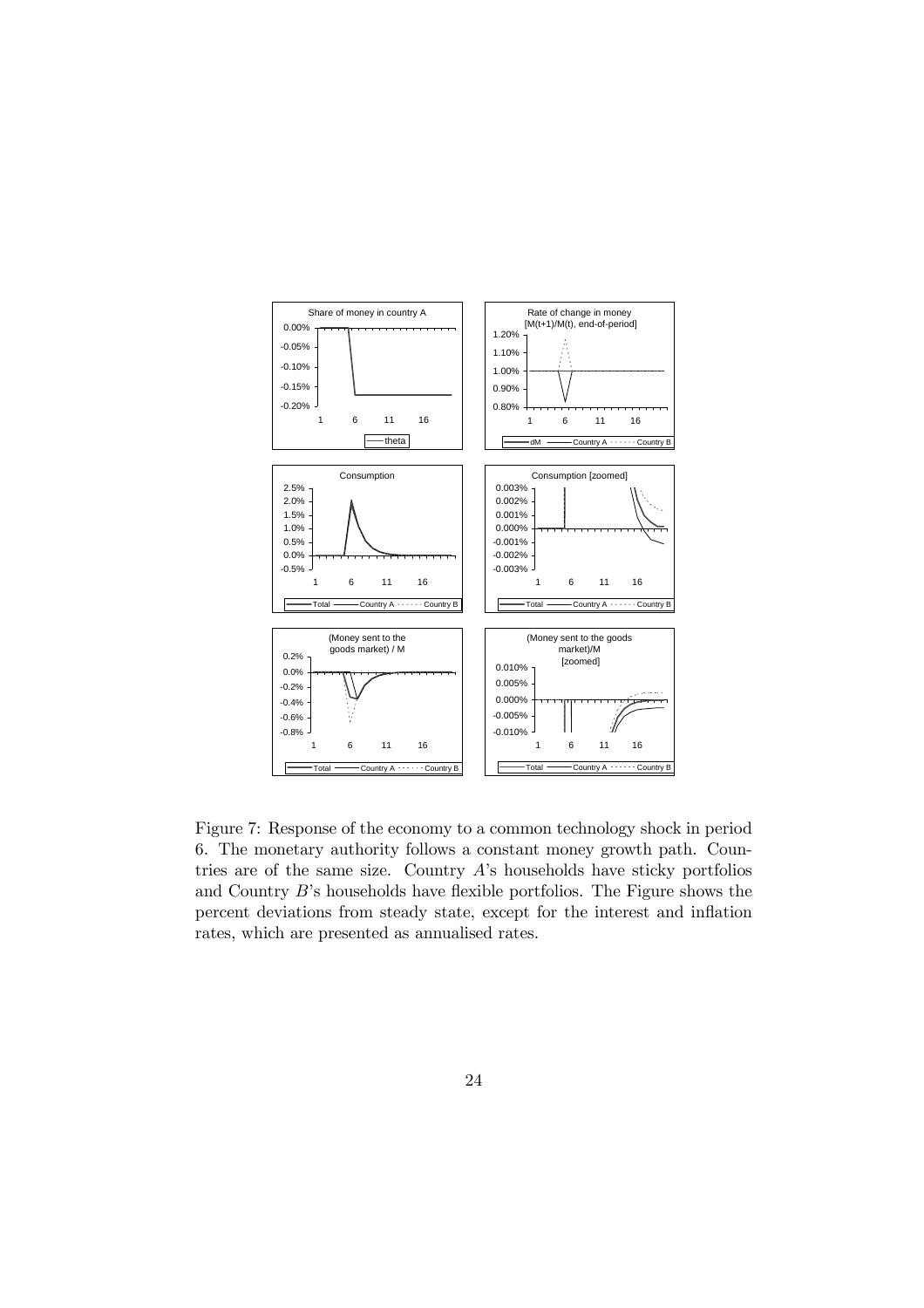Two elements with an important impact on the quantitative results are the assumptions of a mark-up equal to 1.3 and the GHH preferences of the households. The smaller the mark-up, the smaller the impact of a monetary injection in the interest rate (i.e., the flatter the demand curve in the loan market). The assumption of GHH preferences impacts on the equilibrium through its effect on the labor market dynamics. With preferences that allow for wealth effects in labor supply, the decrease in interest rates following a monetary injection would imply a shift to the left of the supply curve in the labor market, mitigating the expansionary effects of the fall in interest rates.

#### 5.2 Interest rate peg

With an interest rate peg, the monetary authority stands ready to inject/absorb the amount of reserves needed to support the current interest rate, implying an horizontal supply curve at the targeted interest rate in the financial market. This also implies that the share of the money stock with the financial intermediaries is unchanged. This is straightforward from equation (39)

$$
\frac{(1-\alpha)}{\mu R_t} = \frac{nl_t^A + (1-n)l_t^B + x_t}{1 + x_t} \tag{32}
$$

By definition, country A's households do not revise the loans sent to the financial intermediaries since their portfolios are sticky in the period of the shock. In country  $B$ , even though portfolios are flexible, agents do not have any incentive to change  $l_t^B$ , since they know that ultimately the central bank will always counter their decisions to ensure the interest rate peg. Appendix A shows that the allocation under an interest rate rule is the same in both countries. This implies that country  $B$ 's households behave similarly to country A's households and choose  $l_t^B = l_t^A$ . Since in the period of the shock the loans from households do not change from their steady state path, neither do the monetary authority's injections. This occurs irrespective of the size of each country. Thus the supply of loans is fixed and the wage bill is also unchanged in the period of the shock.

When all agents are flexible, the nominal variables are indeterminate with an interest rate rule. However, when some of the agents have sticky portfolios, these nominal variables are pinned down in the period of the shock, and their path is equal in both countries. In the periods following the shock, there is nominal indeterminacy.

In all cases, there is no heterogeneity in the real allocation between countries. This allocation is identical to the case where portfolios are flexible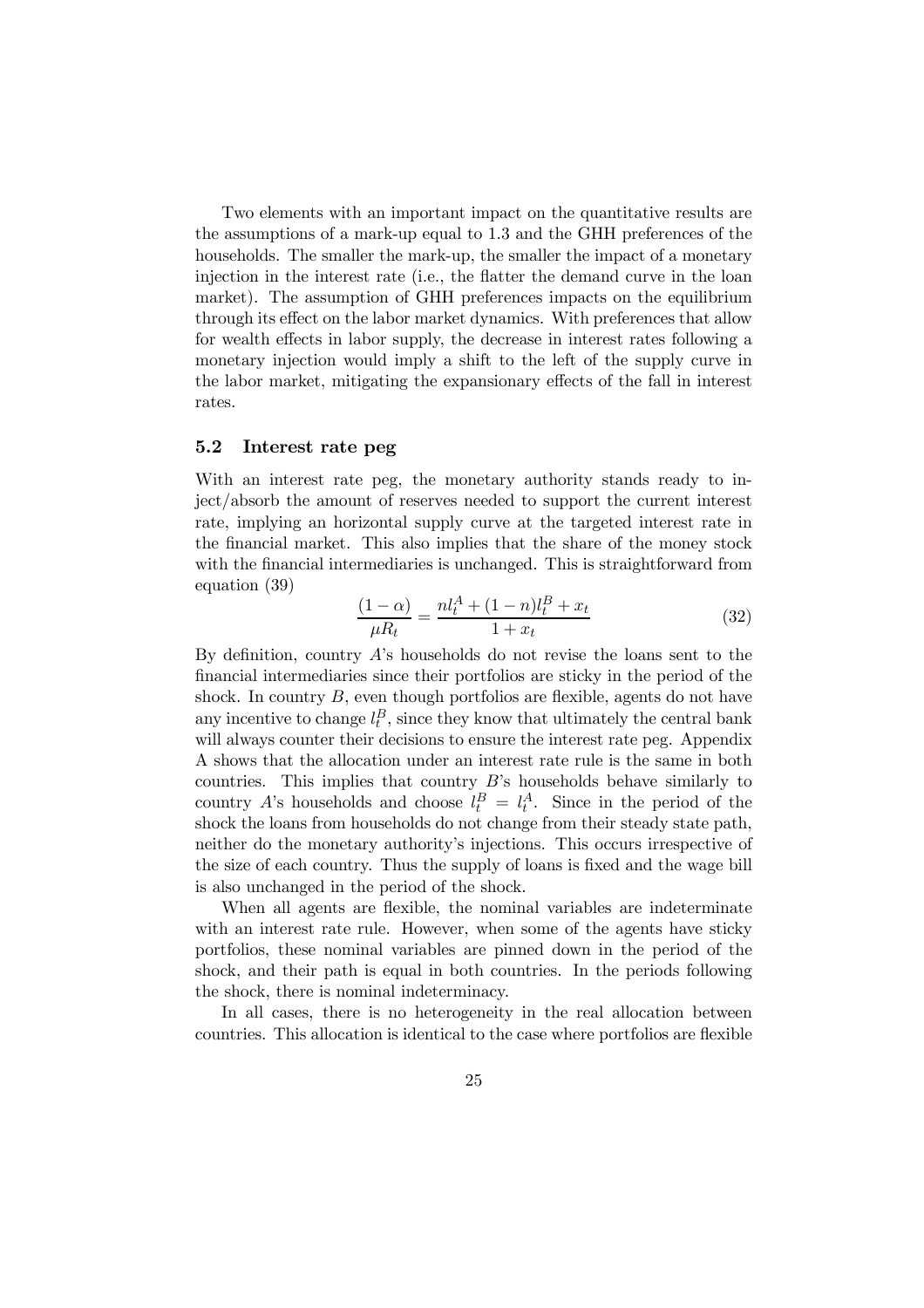|                                                          | Interest rate peg |              |            | Money growth rule |              |            |
|----------------------------------------------------------|-------------------|--------------|------------|-------------------|--------------|------------|
|                                                          | All flexible      | 50% flexible | All sticky | All flexible      | 50% flexible | All sticky |
| Money growth in the monetary union                       | Ind.              | 1.00%        | 1.00%      | 1.00%             | 1.00%        | 1.00%      |
| Annualised interest rate                                 | 0.00              | 0.00         | 0.00       | $-3.19$           | $-1.48$      | 0.00       |
| Consumption in country A                                 | 1.67%             | 1.67%        | 1.67%      | 2.17%             | 2.07%        | 1.67%      |
| Consumption in country B                                 | 1.67%             | 1.67%        | 1.67%      | 2.17%             | 1.73%        | 1.67%      |
| Consumption in the monetary union                        | 1.67%             | 1.67%        | 1.67%      | 2.17%             | 1.90%        | 1.67%      |
| Labor in country A                                       | 1.04%             | 1.04%        | 1.04%      | 1.83%             | 1.40%        | 1.04%      |
| Labor in country B                                       | 1.04%             | 1.04%        | 1.04%      | 1.83%             | 1.40%        | 1.04%      |
| Labor in the monetary union                              | 1.04%             | 1.04%        | 1.04%      | 1.83%             | 1.40%        | 1.04%      |
| Real wage in country A                                   | 0.63%             | 0.63%        | 0.63%      | 1.10%             | 0.84%        | 0.63%      |
| Real wage in country B                                   | 0.63%             | 0.63%        | 0.63%      | 1.10%             | 0.84%        | 0.63%      |
| Inflation in country A                                   | Ind.              | $-6.71$      | $-6.71$    | $-8.65$           | $-7.61$      | $-6.71$    |
| Inflation in country B                                   | Ind.              | $-6.71$      | $-6.71$    | $-8.65$           | $-7.61$      | $-6.71$    |
| Real interest rate in country A                          | Ind.              | 6.71         | 6.71       | 5.46              | 6.13         | 6.71       |
| Real interest rate in country B                          | Ind.              | 6.71         | 6.71       | 5.46              | 6.13         | 6.71       |
| Money growth in country A                                | Ind.              | 1.00%        | 1.00%      | 1.00%             | 0.83%        | 1.00%      |
| Money growth in country B                                | Ind.              | 1.00%        | 1.00%      | 1.00%             | 1.17%        | 1.00%      |
| Change in money sent to the goods market in country A    | Ind.              | 1.00%        | 1.00%      | 0.29%             | 1.00%        | 1.00%      |
| Change in money sent to the goods market in country B    | Ind.              | 1.00%        | 1.00%      | 0.29%             | 0.34%        | 1.00%      |
| Change in money sent to the goods market in the union    | Ind.              | 1.00%        | 1.00%      | 0.29%             | 0.67%        | 1.00%      |
| Change in loans to financial intermediaries by country A | Ind.              | 1.00%        | 1.00%      | 1.77%             | 1.00%        | 1.00%      |
| Change in loans to financial intermediaries by country B | Ind.              | 1.00%        | 1.00%      | 1.77%             | 1.71%        | 1.00%      |
| Change in loans in the union                             | Ind.              | 1.00%        | 1.00%      | 1.77%             | 1.36%        | 1.00%      |

Note 1: Percent deviations from steady state except for monetary aggregates (absolute changes) and interest and inflation rates (annualised rates)<br>Note 2: In the case of an interest rate rule with a fraction of sticky agen

Figure 8: Summary of responses in the impact period to a common technology shock

for all the union's households.

Figure (8) compares the response of each country to a common technology shock, when countries vary in size and have heterogeneous portfolio rigidities. Two main conclusions may be highlighted: first, the allocation in both countries is the same under an interest rate rule and differs under a money growth rule; second, the allocation is more volatile under a money growth rule.

## 6 Concluding remarks

With the introduction of the euro the study of the monetary transmission mechanism in a monetary union has been a growing subject of interest. This paper analyzed the transmission of monetary shocks in a monetary union with heterogeneous portfolio rigidities and the response of the union's economies to technology shocks under some simple policy rules.

The monetary union was modelled as a standard two-country model in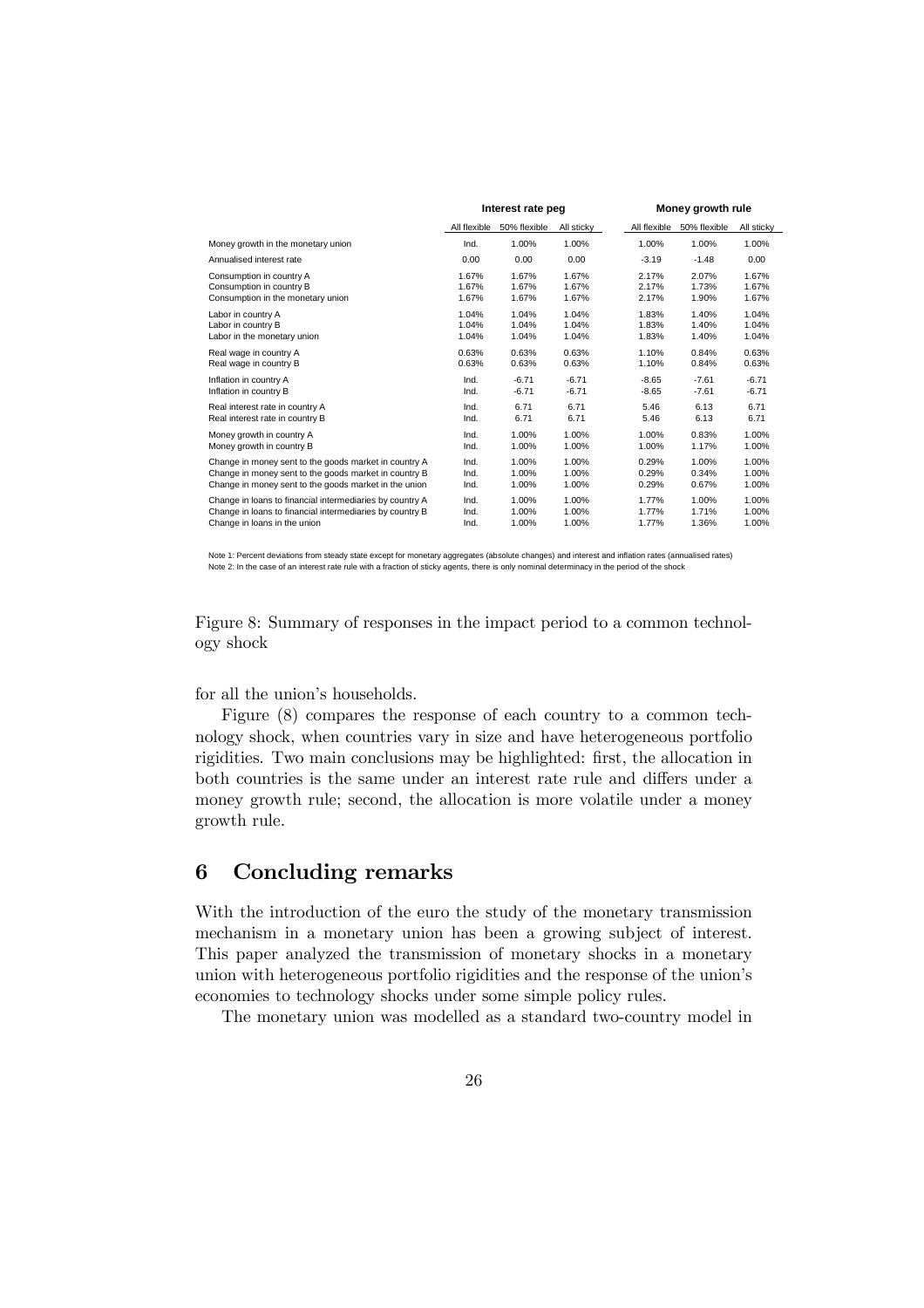which countries were characterized by distinct degrees of portfolio rigidity. As an extreme, it was assumed that in each country households faced either complete portfolio rigidity (with the consumption/savings decision taken before the shocks hit the economy) or complete portfolio flexibility. It was also assumed that labor markets were separated, whereas the financial markets were completely integrated.

A monetary policy shock in this monetary union yields standard results in terms of the union's aggregates but implies heterogeneous responses of each country's macroeconomic variables. Both the union and each country's allocations are closely related to the distribution of liquidity in the union.

The degree and heterogeneity of portfolio rigidities in a monetary union is thus an important friction to understand the impact of monetary shocks, not only on the overall aggregates, but also on distributive outcomes between agents of the economy.

The distribution of liquidity between countries is also crucial to understand the response of the union to common technology shocks when the monetary authority follows one of two simple policy rules: an interest rate peg or a money growth peg. The main conclusions of this analysis were the following. First, an interest rate peg undoes the portfolio rigidities in the union, replicating the flexible-portfolio allocation. The allocation in each country is the same. In the period of the shock, the nominal aggregates are also pinned down. These results hold irrespective of the functional form of the preferences of the households.

Second, a constant money growth rule yields nominal determinacy, but implies different allocations in each country, since the saving/consumption decision differs with the degree of portfolio rigidity. Further, the union's flexible-portfolio allocation is not replicated. In terms of the quantitative response to technology shocks, the distribution of liquidity within the union is again crucial in determining the real and nominal variables of the union and of each country.

Since all shocks in the monetary union yield permanent effects in the distribution of liquidity, it is straightforward to conclude that this distribution follows a random walk. It would be interesting to assess the empirical validity of this result. Another interesting line of investigation would be the study of current operating procedures by the ECB, in particular in what concerns the distribution of liquidity throughout the euro area after the refinancing operations conducted by the ECB. Finally, an extension of this work lies in the analysis of the optimal monetary policy in the union. In particular it would be interesting to assess whether the existence of differences in the underlying frictions affects the optimal policy prescription.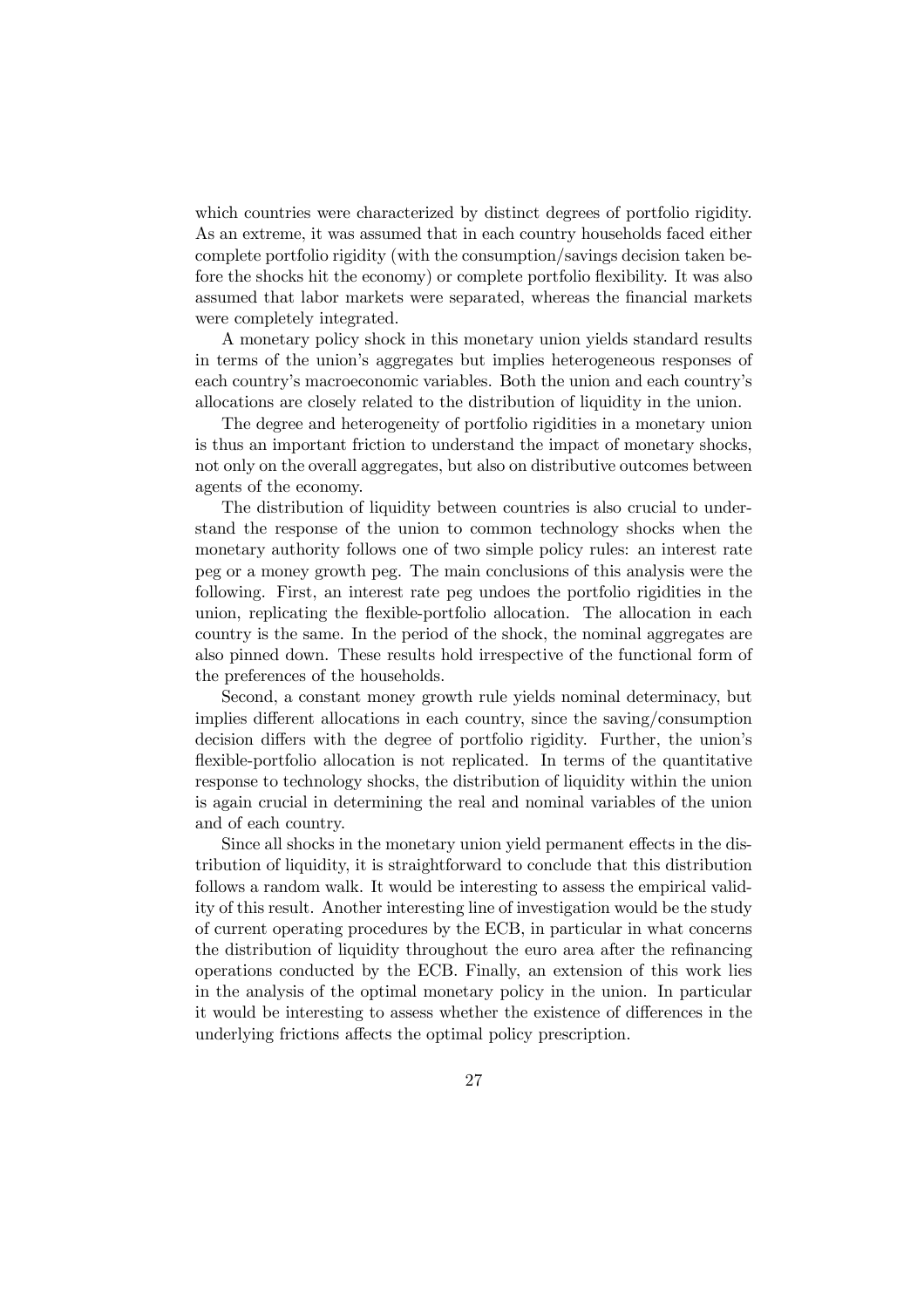## References

- [1] Adão, B., I. Correia and P. Teles (1999), "The Monetary Transmission Mechanism: Is It Relevant for Policy?", mimeo, Banco de Portugal
- [2] Adão, B., I. Correia and P. Teles (2003), "Gaps and Triangles", Review of Economic Studies, forthcoming
- [3] Alvarez, F., A. Atkeson and C. Edmond (2002) "On the Sluggish Response of Prices to Money in an Inventory Theoretic Model of Money Demand", mimeo
- [4] Benigno, P. (2001), "Optimal Monetary Policy in a Currency Area", mimeo, New York University
- [5] Carlstrom, C. and T. Fuerst (1995), "Interest Rate Rules vs. Money Growth Rules: A Welfare Comparison in a Cash-In-Advance Economy", Journal of Monetary Economics, vol. 36, pp. 247-267
- [6] Carlstrom, C. and T. Fuerst (1998), "Real Indeterminacy in Monetary Models with Nominal Interest Rate Distortions: The Problem with Inflation Targets", Federal Reserve Bank of Cleveland working paper no. 18
- [7] Carlstrom, C. and T. Fuerst (2001), "Timing and Real Indeterminacy in Monetary Models", Journal of Monetary Economics, vol. 47 (2), pp. 285-298
- [8] Chari, V. P. Kehoe and E. McGrattan (1997), "Monetary Shocks and Real Exchange Rates in Sticky Price Models of International Business Cycles", NBER working paper no. 5876
- [9] Christiano, L. (1991), "Modelling the Liquidity Effect of a Money Shock", Federal Reserve Bank of Minneapolis Quarterly Review, Winter, pp. 3-24
- [10] Christiano, L. (2002), "Solving Dynamic General Equilibrium Models by a Method of Undetermined Coefficients", Computational Economics  $20(1)$ , pp.  $21-55$
- [11] Christiano, L. and M. Eichenbaum (1992), "Liquidity Effects and the Monetary Transmission Mechanism", American Economic Review, vol. 82 (2), pp. 346-353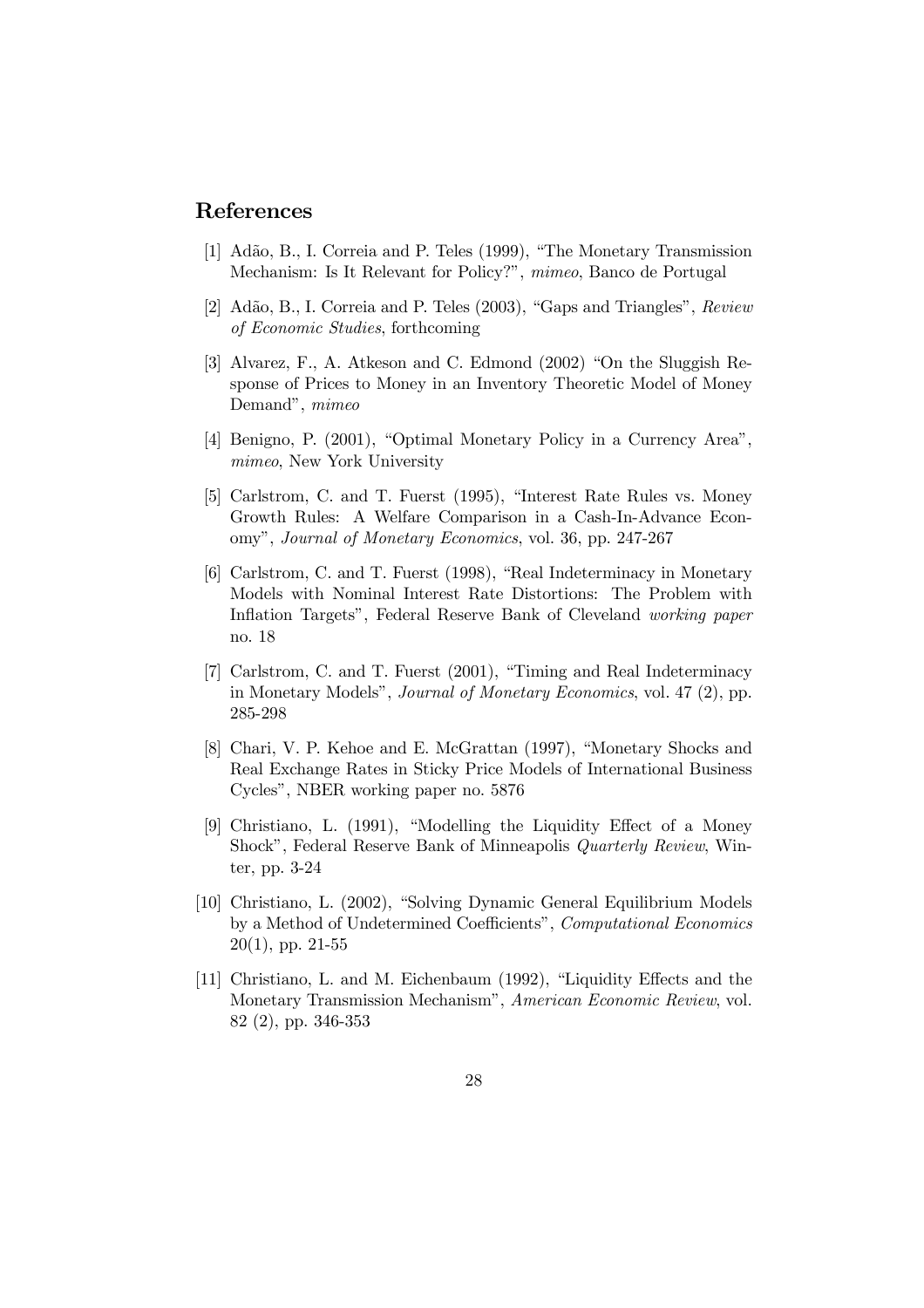- [12] Christiano, L., M. Eichenbaum and C. Evans (1998), "Modeling Money", NBER working paper no. 6371
- [13] Christiano, L., M. Eichenbaum and C. Evans (2000), "Monetary Policy Shocks: What Have We Learned and To What End?" in J. Taylor and M. Woodford (eds.), Handbook of Macroeconomics vol. 1A, Amsterdam: North-Holland
- [14] Christiano, L., M. Eichenbaum and C. Evans (1997), "Sticky Price and Limited Participation Models of Money: A Comparison", European Economic Review, vol. 41 (6), pp. 1201-1249
- [15] Clarida, R., J. Gali and M. Gertler (2000), "Monetary Policy Rules and Macroeconomic Stability: Evidence and Some Theory", Quarterly Journal of Economics, vol. 115, pp. 147-180
- [16] Clarida, R., J. Gali and M. Gertler (1999), "The Science of Monetary Policy: A New Keynesian Perspective", Journal of Economic Literature, vol. 37, pp. 1661-1707
- [17] Cooley, T. and V. Quadrini (1999), "A neoclassical model of the Phillips curve relation", Journal of Monetary Economics, vol. 44 (2), October, pp. 165-194
- [18] Cooley, T. and V. Quadrini (2001), "The Costs of Losing Monetary Independence: The Case of Mexico", Journal of Money, Credit and Banking, vol. 33 (2), Part 2, pp. 370-397
- [19] Domeij, D. and M. Flodén (2001), "The Labor-supply elasticity and Borrowing Constraints:Why Estimates Are Biased", SSE/EFI Working Paper Series in Economics and Finance no. 480
- [20] Fuerst, T. (1992), "Liquidity, Loanable Funds and Real Activity", Journal of Monetary Economics, 29, pp. 3-24
- [21] Giovannetti, G. and R. Marimon (1999), "An EMU with Different Transmission Mechanisms?", mimeo
- [22] Grossman, S. and L. Weiss (1983), "A Transactions-Based Model of the Monetary Transmission Mechanism", American Economic Review, December, vol. 73 (5), pp. 871-880
- [23] Lucas, R. (1990), "Liquidity and Interest Rates", Journal of Economic Theory, 50, pp. 237-264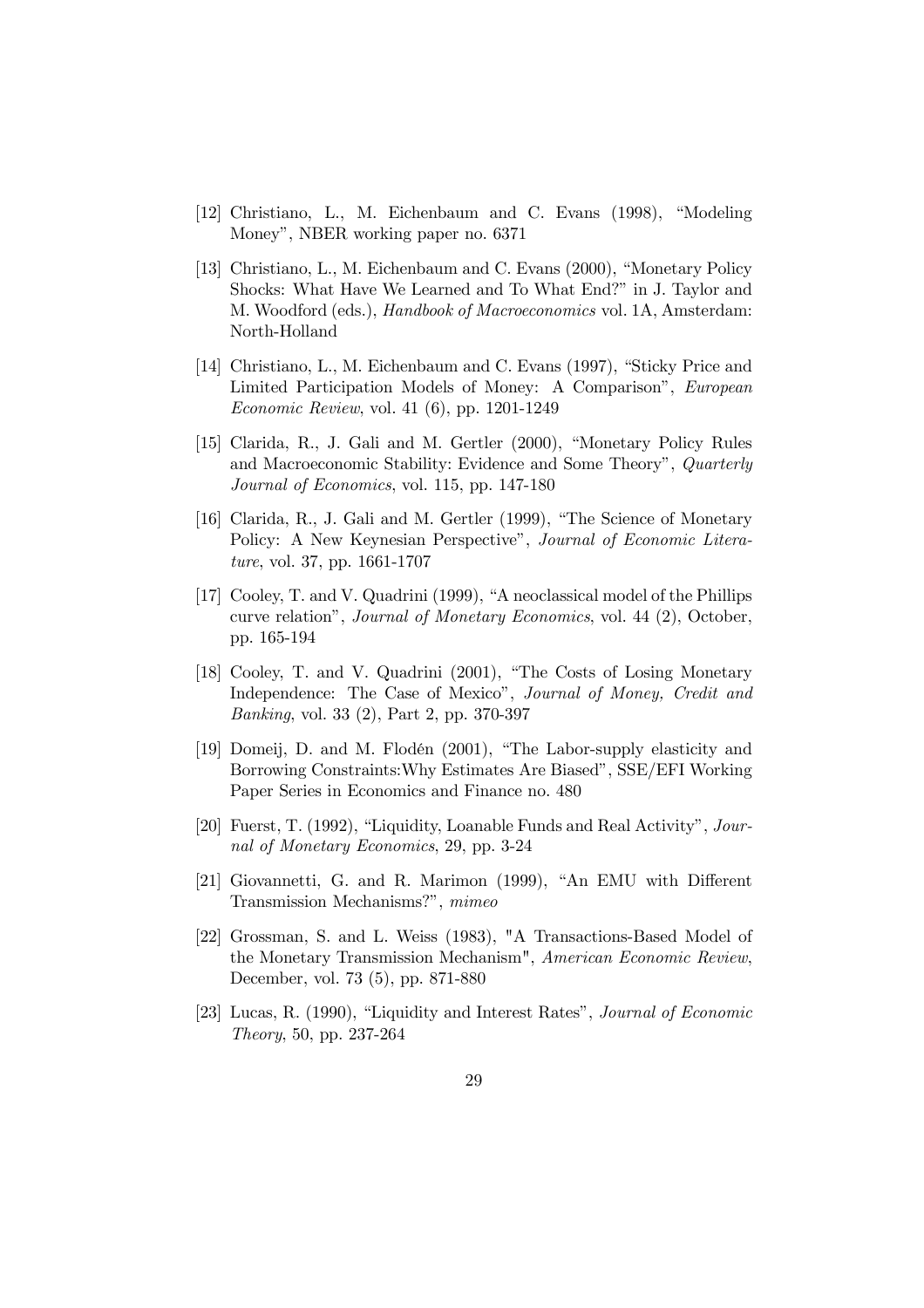- [24] Obstfeld, M. and K. Rogoff (1998), "Risk and Exchange Rates", NBER Working Paper Series, No. 6694, August
- [25] Papadopoulou, N. (2002), "Sticky Prices, Limited Participation, or Both?", Boston College, mimeo
- [26] Schlagenhauf, D. and J. Wrase (1995), "Liquidity and Real Activity in a Simple Open Economy Model", Journal of Monetary Economics, 35, pp. 431-461

# A Appendix A: Analysis of determinacy of equilibrium under a money growth rule and an interest rate peg

To analyse the determinacy of equilibrium it is useful to start by recalling the equilibrium conditions of the economy. These are the following:

• the two intratemporal conditions,

$$
\frac{U_{1-N^A,t}}{U_{C^A,t}} = \frac{w_t^A}{p_t^A} \tag{33}
$$

$$
\frac{U_{1-N^B,t}}{U_{C^B,t}} = \frac{w_t^B}{p_t^B}
$$
\n(34)

• the two first-order conditions of the firms

$$
\frac{w_t^A}{p_t^A} = \frac{p_{A,t}}{p_t^A} \frac{1}{\mu R_t} s_t^A (1 - \alpha) \left( N_t^A \right)^{-\alpha} \tag{35}
$$

$$
\frac{w_t^B}{p_t^B} = \frac{p_{B,t}}{p_t^B} \frac{1}{\mu R_t} s_t^B (1 - \alpha) \left( N_t^B \right)^{-\alpha} \tag{36}
$$

• the two goods market equilibrium conditions

$$
nC_{A,t}^{A} + (1 - n)C_{A,t}^{B} = n s_t^{A} (N_t^{A})^{1 - \alpha}
$$
 (37)

$$
nC_{B,t}^{A} + (1 - n)C_{B,t}^{B} = (1 - n)s_{t}^{B} (N_{t}^{B})^{1 - \alpha}
$$
 (38)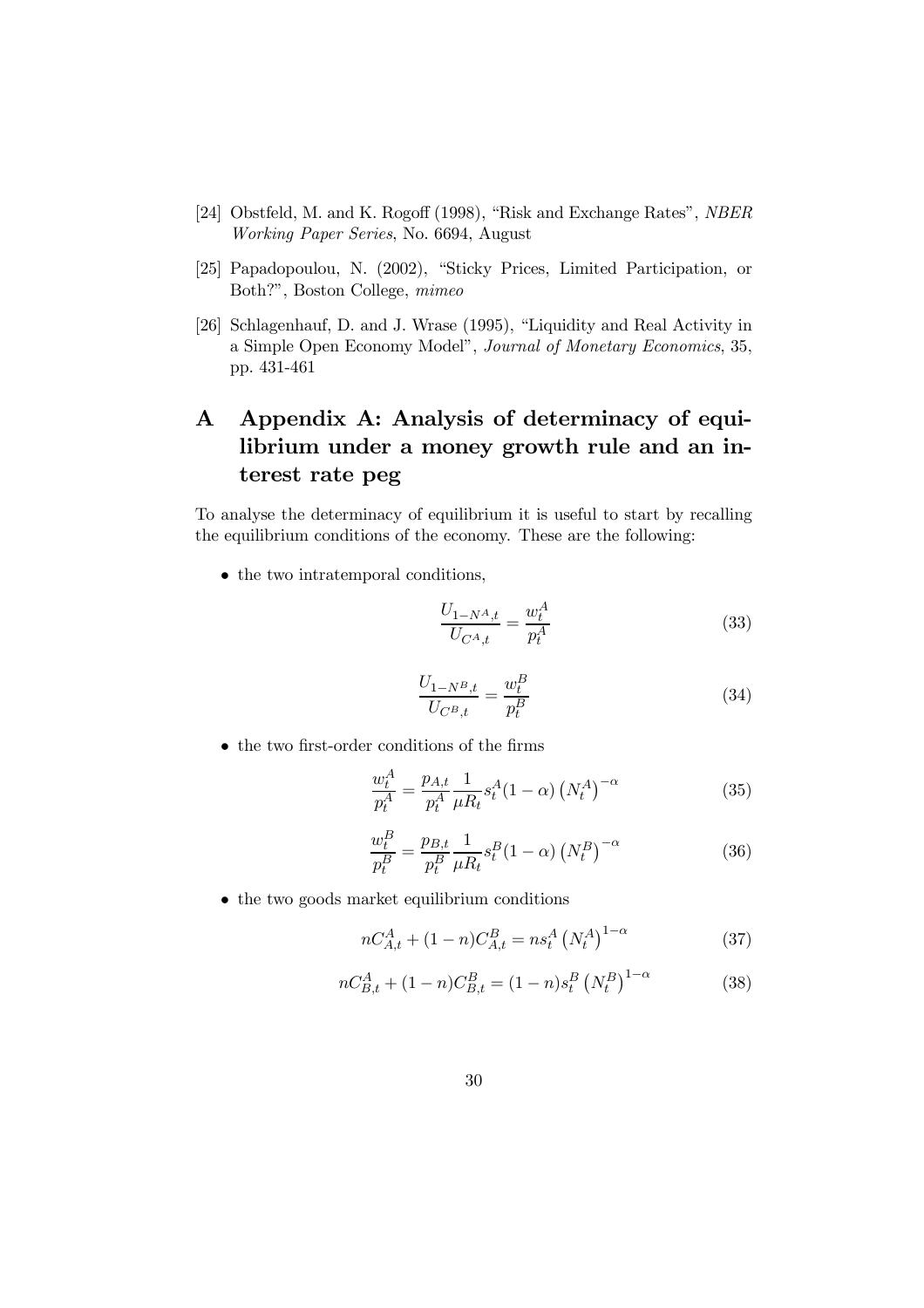$\bullet\,$  the loan market condition

$$
nw_t^A N_t^A + (1 - n) w_t^B N_t^B = n l_t^A + (1 - n) l_t^B + x_t
$$

which can be combined with the aggregate cash-in-advance as (26),

$$
\frac{(1-\alpha)}{\mu R_t} = \frac{n l_t^A + (1-n)l_t^B + x_t}{1+x_t} \tag{39}
$$

 $\bullet\,$  the two cash-in-advance conditions

$$
C_t^A = \frac{w_t^A N_t^A + \frac{\theta_t}{n} - l_t^A}{p_t^A} \tag{40}
$$

$$
C_t^B = \frac{w_t^B N_t^B + \frac{1-\theta_t}{1-n} - l_t^B}{p_t^B}
$$
\n(41)

 $\bullet\,$  and the two intertemporal conditions

$$
E_{t-1} \left[ \frac{U_{C_t^A}}{p_t^A} - \beta R_t \frac{U_{C_{t+1}^A}}{p_{t+1}^A (1+x_t)} \right] = 0 \tag{42}
$$

$$
E_t \left[ \frac{U_{C_t^B}}{p_t^B} - \beta R_t \frac{U_{C_{t+1}^B}}{p_{t+1}^B (1+x_t)} \right] = 0 \tag{43}
$$

It is also useful to compute the relative prices between both countries  $\frac{p_{A,t}}{p_{B,t}}$ . By (24) and (25) we know that

$$
p_{A,t} = \frac{1 + x_t}{s_t^A \left(N_t^A\right)^{1-\alpha}}\tag{44}
$$

$$
p_{B,t} = \frac{1 + x_t}{s_t^B \left(N_t^B\right)^{1-\alpha}}\tag{45}
$$

$$
p_t^A = p_t^B = \frac{1 + x_t}{\left(s_t^A\right)^n \left(s_t^B\right)^{1-n} \left[\left(N_t^A\right)^n \left(N_t^B\right)^{1-n}\right]^{1-\alpha}}
$$
(46)

Thus

$$
\frac{p_{A,t}}{p_{B,t}} = \frac{s_t^B \left(N_t^B\right)^{1-\alpha}}{s_t^A \left(N_t^A\right)^{1-\alpha}}\tag{47}
$$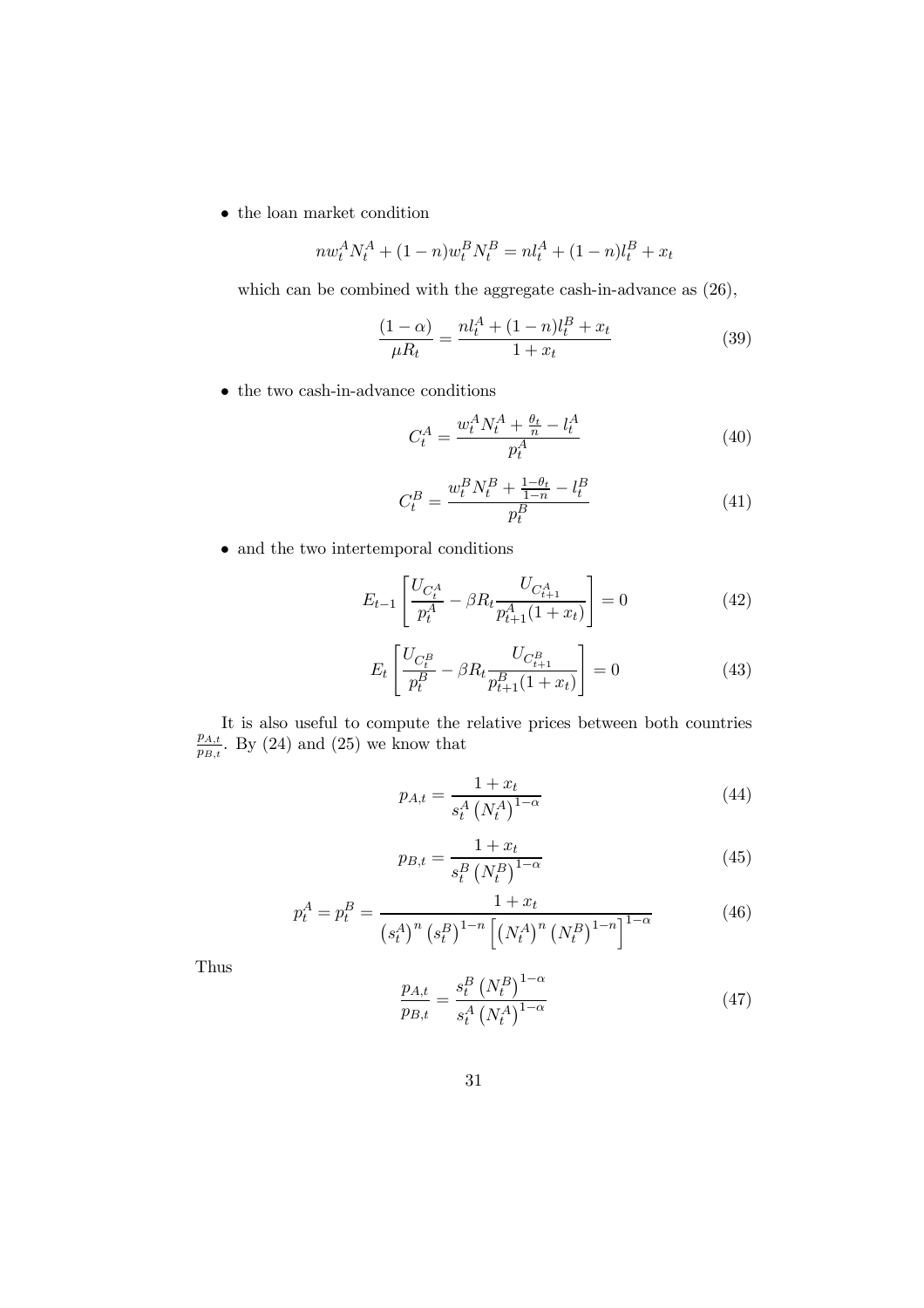This equation implies that there is complete nominal output insurance in the union.

The computation of  $C_t^A$  and  $C_t^B$  is implemented through the goods market conditions. Combining these with the formulas  $C_{A,t}^A = n \frac{p_t^A C_t^A}{p_{A,t}},$  $C_{B,t}^A = (1-n)\frac{p_t^A C_t^A}{p_{B,t}}, C_{A,t}^B = n\frac{p_t^B C_t^B}{p_{A,t}}, C_{B,t}^B = (1-n)\frac{p_t^B C_t^B}{p_{B,t}}$  yields  $\sqrt{ }$  $\frac{1}{2}$  $\mathbf{I}$  $n\left(\frac{p_{B,t}}{p_{A,t}}\right)^{1-n}\left[nC_t^A+(1-n)C_t^B\right]=ns_t^A\left(N_t^A\right)^{1-\alpha}$  $(1-n)\left(\frac{p_{A,t}}{p_{B,t}}\right)^n \left[nC_t^A + (1-n)C_t^B\right] = (1-n)s_t^B \left(N_t^B\right)^{1-\alpha}$  (48)

With GHH preferences the intratemporal condition for the representative agent in each country  $j = A, B$  is

$$
\frac{U_{1-N^j,t}}{U_{C^j,t}} = \left(N_t^j\right)^{\chi} \tag{49}
$$

which does not depend on  $C_t^j$  (there are no wealth effects in labor supply).

Combining equation (47) with the first-order conditions of the firms yields

$$
w_t^A N_t^A = w_t^B N_t^B \tag{50}
$$

Knowing this, and using the intratemporal first-order conditions yields

$$
p_t^A (N_t^A)^{1+\chi} = p_t^B (N_t^B)^{1+\chi} \tag{51}
$$

Since, by construction  $p_t^A = p_t^B$  (the aggregate price level is the same in both countries, due to the Cobb-Douglas specification of the consumption indexes and the absence of home-bias), labor is the same in both countries:

$$
N_t^A = N_t^B \tag{52}
$$

#### A.1 Money growth rule

With a money growth rule, the share of money with the financial intermediary  $\frac{nl_t^A + (1-n)l_t^B + x_t}{1+x_t}$  is a function of  $l_t^A$  and  $l_t^B$  only. Note that the loans market equilibrium and the aggregate cash-in-advance  $\frac{(1-\alpha)}{\mu R_t} = \frac{nl_t^A + (1-n)l_t^B + x_t}{1+x_t}$  $1+x_t$ imply that

$$
R_t = f^R(l_t^A, l_t^B, x_t)
$$

Equations  $(47)$ - $(48)$  and  $(33)$ -...- $(36)$  imply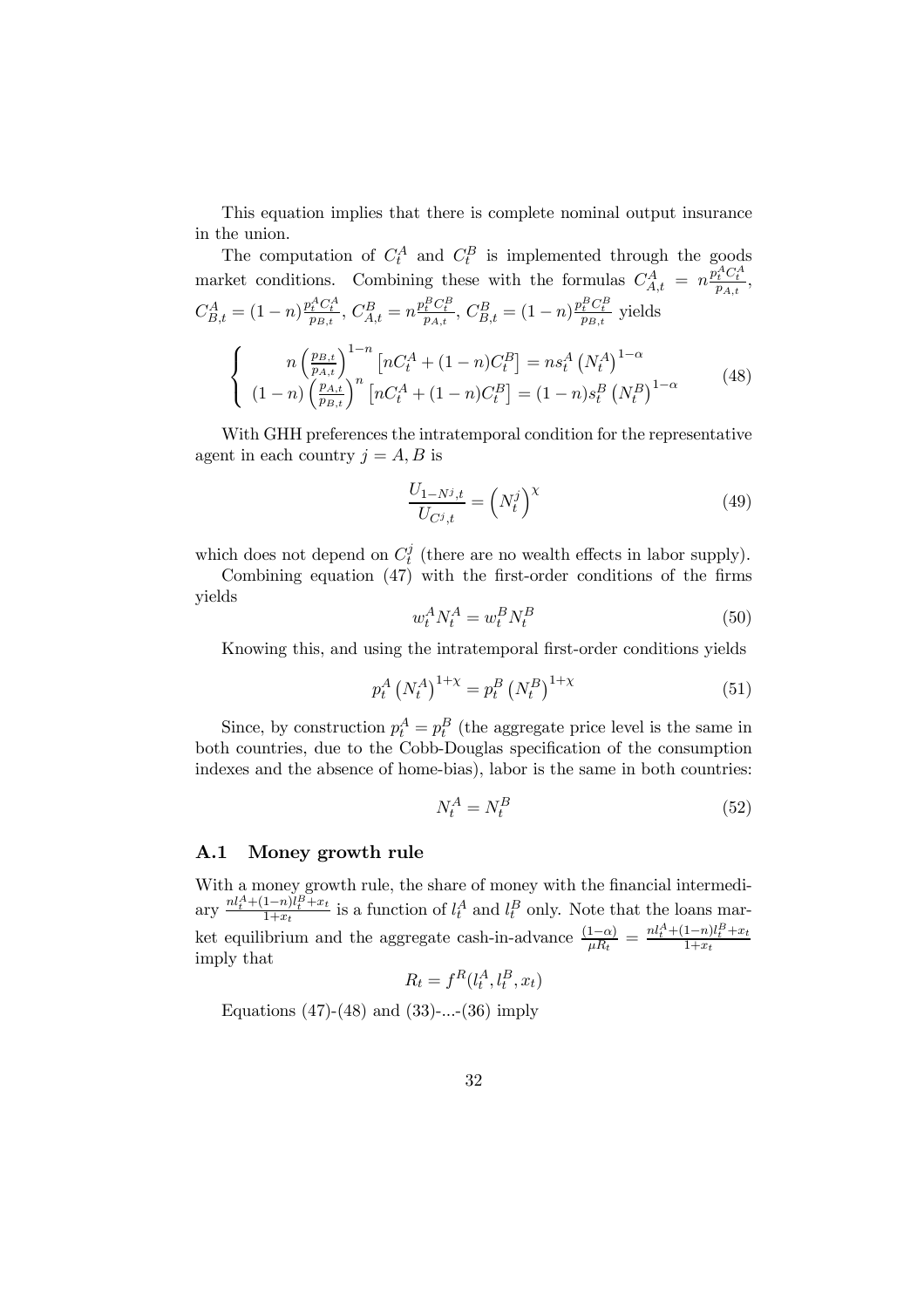$$
\frac{p_{A,t}}{p_{B,t}} = f^{\frac{p_A}{p_B}} \left( s_t^A, s_t^B, \frac{N_t^A}{N_t^B} \right) = f^{\frac{p_A}{p_B}} \left( s_t^A, s_t^B \right)
$$
\n
$$
C_t^A = f^{C^A} \left( s_t^A, \frac{p_{B,t}}{p_{A,t}}, N_t^A, C_t^B \right) = f^{C^A} \left( s_t^A, s_t^B, N_t^A, C_t^B \right) \tag{53}
$$

$$
C_t^B = f^{C^B} \left( s_t^A, \frac{p_{A,t}}{p_{B,t}}, N_t^B, C_t^A \right) = f^{C^B} \left( s_t^A, s_t^B, N_t^B, C_t^A \right) \tag{54}
$$

$$
N_t^A = f^{N^A} \left(\frac{w_t^A}{p_t^A}\right) \tag{55}
$$

$$
N_t^B = f^{N^B} \left(\frac{w_t^B}{p_t^B}\right) \tag{56}
$$

$$
\frac{w_t^A}{p_t^A} = f^{\frac{w^A}{p^A}} \left( s_t^A, \frac{p_{A,t}}{p_{B,t}}, N_t^A, l_t^A, l_t^B, x_t \right) = f^{\frac{w^A}{p^A}} \left( s_t^A, s_t^B, N_t^A, l_t^A, l_t^B, x_t \right) \tag{57}
$$

$$
\frac{w_t^B}{p_t^B} = f^{\frac{w^B}{p^B}}\left(s_t^B, \frac{p_{B,t}}{p_{A,t}}, N_t^B, l_t^A, l_t^B, x_t\right) = f^{\frac{w^B}{p^B}}\left(s_t^A, s_t^B, N_t^B, l_t^A, l_t^B, x_t\right) \tag{58}
$$

and consequently the real allocation depends on the distribution of liquidity in the union (through  $l_t^A$  and  $l_t^B$ ).

To determine  $l_t^A$  and  $l_t^B$  we resort to the cash-in-advance conditions (40)-(41) which imply

$$
l_t^A = f^{l^A} \left( \frac{w_t^A}{p_t^A}, N_t^A, C_t^A, \frac{\theta_t}{n}, p_t^A \right) = f^{l^A} \left( s_t^A, s_t^B, N_t^A, N_t^B, \frac{w_t^A}{p_t^A}, C_t^A, \frac{\theta_t}{n}, x_t \right)
$$
\n
$$
l_t^B = f^{l^B} \left( \frac{w_t^B}{p_t^B}, N_t^B, C_t^B, \frac{1 - \theta_t}{1 - n}, p_t^B \right) = f^{l^B} \left( s_t^A, s_t^B, N_t^A, N_t^B, \frac{w_t^B}{p_t^B}, C_t^B, \frac{1 - \theta_t}{1 - n}, x_t \right)
$$
\n(59)

where we used the fact that, as shown in equation (46),  $p_t^A = p_t^B = f^{p^A} (s_t^A, s_t^B, N_t^A, N_t^B, x_t)$ . Note, finally, that  $\theta_t$  is a predetermined variable since it represents the

share of money of country A's households at the beginning of the period.

Let  $\Phi_t$  be the number of states in period t. Under a money growth rule (i.e., for a certain path of  $x_t$ ), the 8 $\Phi_t$  equations (53) to (60) determine uniquely the  $8\Phi_t$  variables  $C_t^A$ ,  $C_t^B$ ,  $N_t^A$ ,  $N_t^B$ ,  $\frac{w_t^A}{p_t^A}$ ,  $\frac{w_t^B}{p_t^B}$ ,  $l_t^A$ ,  $l_t^B$ . Thus there is no real indeterminacy in the allocation. Further, since  $p_t^A = p_t^B =$  $f^{p^A}(s_t^A, s_t^B, N_t^A, N_t^B, x_t)$ , there is also no nominal indeterminacy for a certain path of  $x_t$ .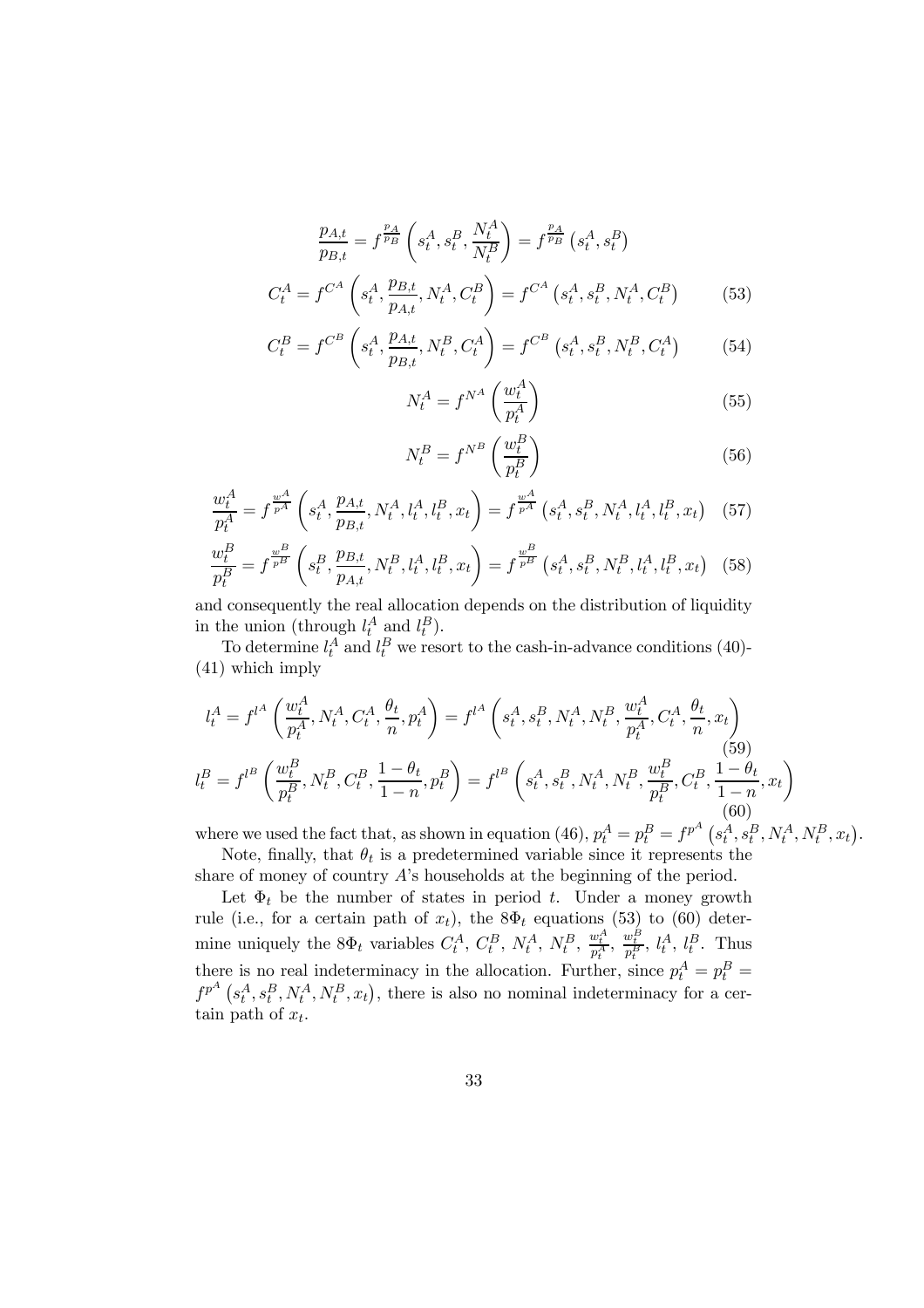However,  $l_t^A$  and  $l_t^B$  differ in the period of the shock and, consequently, the real allocations in both countries differ. This implies that a money growth rule does not replicate the all-flexible portfolios equilibrium, where the allocations in both countries are the same.

#### A.2 Interest rate peg

Analogously to the money growth rule case, equations (47)-(48) and (33)- ...-(36) imply

$$
\frac{p_{A,t}}{p_{B,t}} = f^{\frac{p_A}{p_B}} \left( s_t^A, s_t^B, \frac{N_t^A}{N_t^B} \right) = f^{\frac{p_A}{p_B}} \left( s_t^A, s_t^B \right)
$$
\n
$$
C_t^A = f^{C^A} \left( s_t^A, \frac{p_{B,t}}{p_{A,t}}, N_t^A, C_t^B \right) = f^{C^A} \left( s_t^A, s_t^B, N_t^A, C_t^B \right) \tag{61}
$$

$$
C_t^B = f^{C^B} \left( s_t^A, \frac{p_{A,t}}{p_{B,t}}, N_t^B, C_t^A \right) = f^{C^B} \left( s_t^A, s_t^B, N_t^B, C_t^A \right) \tag{62}
$$

$$
N_t^A = f^{N^A} \left(\frac{w_t^A}{p_t^A}\right) \tag{63}
$$

$$
N_t^B = f^{N^B} \left(\frac{w_t^B}{p_t^B}\right) \tag{64}
$$

$$
\frac{w_t^A}{p_t^A} = f^{\frac{w^A}{p^A}} \left( s_t^A, \frac{p_{A,t}}{p_{B,t}}, N_t^A, R_t \right) = f^{\frac{w^A}{p^A}} \left( s_t^A, s_t^B, N_t^A, R_t \right) \tag{65}
$$

$$
\frac{w_t^B}{p_t^B} = f^{\frac{w^B}{p^B}}\left(s_t^B, \frac{p_{B,t}}{p_{A,t}}, N_t^B, R_t\right) = f^{\frac{w^B}{p^B}}\left(s_t^A, s_t^B, N_t^B, R_t\right) \tag{66}
$$

With an interest rate peg, the  $6\Phi_t$  equations (61) to (66) uniquely determine the real allocation  $C_t^A$ ,  $C_t^B$ ,  $N_t^A$ ,  $N_t^B$ ,  $\frac{w_t^A}{p_t^A}$ ,  $\frac{w_t^B}{p_t^B}$ . There is a mapping between the interest rate and the real allocation.

Above it was shown that  $w_t^A N_t^A = w_t^B N_t^B$  and  $p_t^A = p_t^B$  under both rules. Further, by equation (52) we already know that  $N_t^A = N_t^B$  (under both rules). We now formally show that  $C_t^A = C_t^B$ .

From the cash-in-advance conditions in both countries we have

$$
\begin{cases}\nC_t^A = \frac{w_t^A N_t^A + \frac{\theta_t}{n} - l_t^A}{p_t^A} \\
C_t^B = \frac{w_t^B N_t^B + \frac{1 - \theta_t}{1 - n} - l_t^B}{p_t^B}\n\end{cases} \tag{67}
$$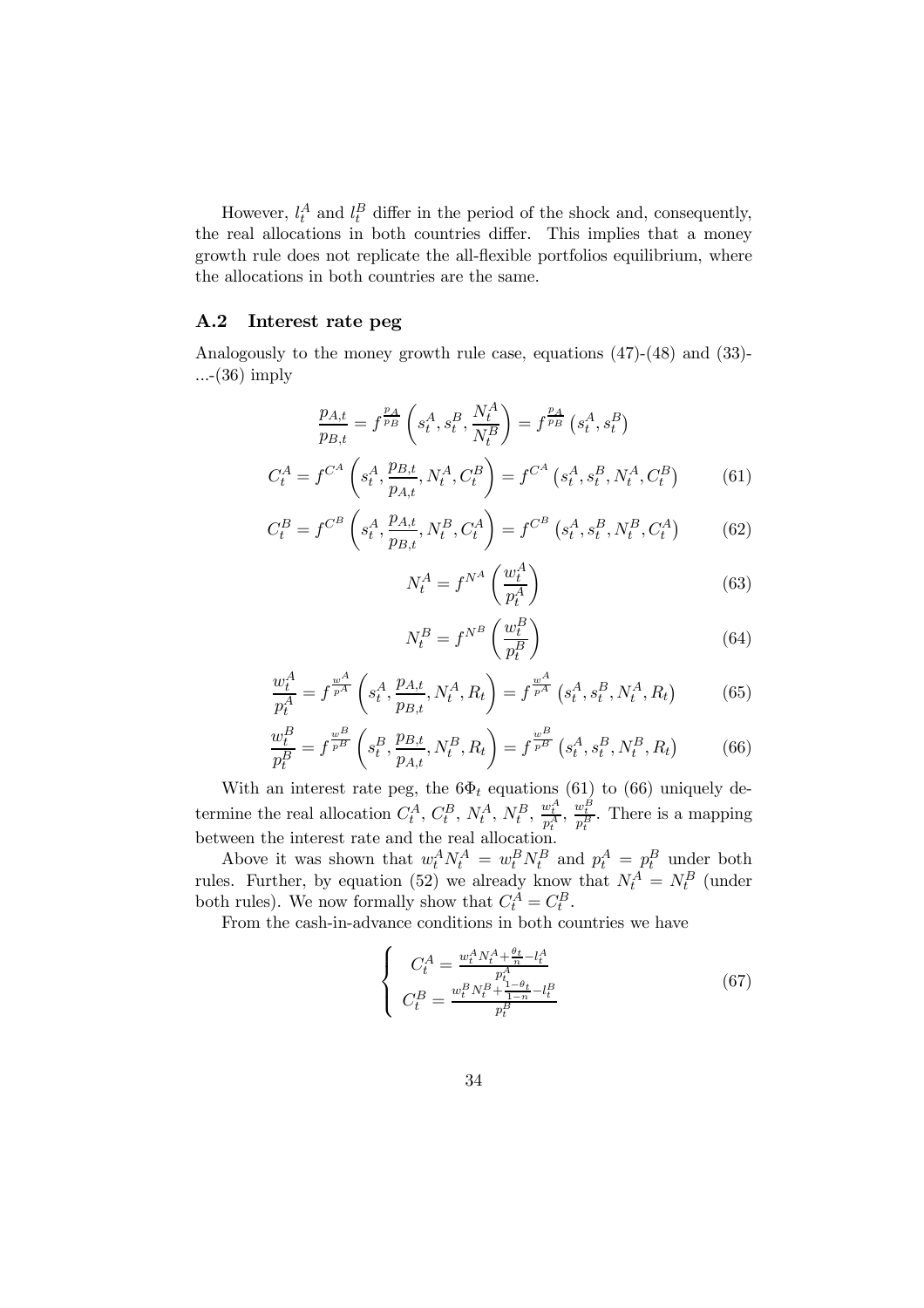We first focus on country  $A$ 's households (we will drop the upperscript in the labor and wage variables since they are equal in both countries). Using the loans market equilibrium and the fact that  $w_t^A N_t^A = w_t^B N_t^B$ , (32) can be rewritten as

$$
\frac{nl_t^A + (1 - n)l_t^B + x_t}{1 + x_t} = \frac{(1 - \alpha)}{\mu R_t} \n n w_t N_t + (1 - n) w_t N_t = \frac{(1 + x_t)(1 - \alpha)}{\mu R_t} \n w_t N_t = \frac{(1 + x_t)(1 - \alpha)}{\mu R_t}
$$
\n(68)

Using (46) and (68), and assuming a common technology shock  $s_t$ , the  $\cosh$ -in-advance in country  $A$  can be rewritten as.

$$
C_t^A = \frac{w_t N_t + \frac{\theta_t}{n} - l_t^A}{\frac{1 + x_t}{s_t N_t^{1 - \alpha}}}
$$
  

$$
C_t^A (1 + x_t) = s_t N_t^{1 - \alpha} \left[ w_t N_t + \frac{\theta_t}{n} - l_t^A \right]
$$
 (69)

Since by (35)

$$
1 + x_t = w_t N_t \frac{\mu R_t}{1 - \alpha}
$$

the above can be rewritten as

$$
C_t^A w_t N_t \frac{\mu R_t}{1 - \alpha} = s_t N_t^{1 - \alpha} \left[ w_t N_t + \frac{\theta_t}{n} - l_t^A \right]
$$
  

$$
C_t^A = \frac{1 - \alpha}{\mu R_t} \frac{1}{w_t N_t} s_t N_t^{1 - \alpha} \left[ w_t N_t + \frac{\theta_t}{n} - l_t^A \right]
$$
(70)

This expression can be further simplifyed by noting that the first order conditions of the firms and the intratemporal conditions imply (since  $p_{A,t} =$  $p_{B,t}$  by  $(47)$ :

$$
(N_t)^{\alpha + \chi} = s_t \frac{1 - \alpha}{\mu R_t} \tag{71}
$$

Substituting (71) in (70) yields

$$
C_t^A = \frac{1 - \alpha}{\mu R_t} \frac{1}{w_t N_t} s_t \left( s_t \frac{1 - \alpha}{\mu R_t} \right)^{\frac{1 - \alpha}{\alpha + \chi}} \left[ w_t N_t + \frac{\theta_t}{n} - l_t^A \right]
$$
  

$$
C_t^A = (s_t)^{\frac{1 + \chi}{\alpha + \chi}} \left( \frac{1 - \alpha}{\mu R_t} \right)^{\frac{1 + \chi}{\alpha + \chi}} \left[ 1 + \frac{\frac{\theta_t}{n} - l_t^A}{w_t N_t} \right]
$$
(72)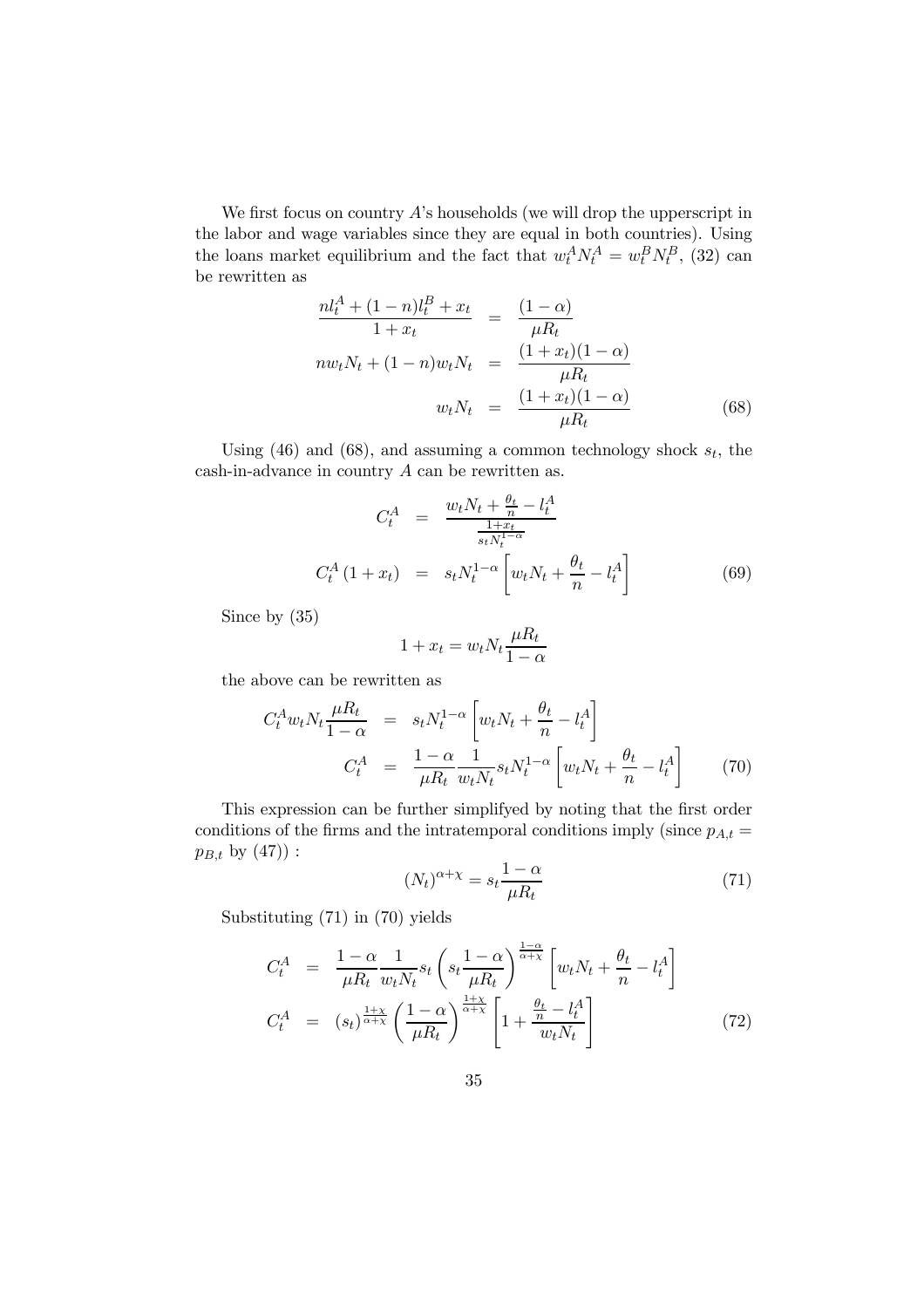The analogous equation for country  $B$  is

$$
C_t^B = (s_t)^{\frac{1+\chi}{\alpha+\chi}} \left(\frac{1-\alpha}{\mu R_t}\right)^{\frac{1+\chi}{\alpha+\chi}} \left[1 + \frac{\frac{1-\theta_t}{1-n} - l_t^B}{w_t N_t}\right] \tag{73}
$$

By the equilibrium conditions in the goods markets (see (48)), we know that

$$
nC_t^A + (1 - n)C_t^B = s_t (N_t)^{1 - \alpha}
$$
\n(74)

We also know by  $(71)$  that the reponse of labor is the same in both countries and independent of whether the respective households have flexible or sticky portfolios. Thus the right hand side is independent of the fraction of sticky households *n*. Equations (72) and (73) show that  $C_t^A$  and  $C_t^B$  may only differ through different  $l_t^A$  and  $l_t^B$ . But since  $l_t^A$  does not react to the shock, this implies, by (74), that the response of  $C_t^A$  and  $C_t^B$  is the same. It also implies that the flexible agents do not have any incentive to change their loans to the financial intermediaries. The real allocation is thus the same in both countries and independent of  $n$ . This allocation is the all-flexible portfolios allocation.

The monetary injections that support the interest rate peg are

$$
1 + x_t = \frac{\mu R_t (1 - n l_t^A - (1 - n) l_t^B)}{\mu R_t - (1 - \alpha)}
$$

Since the flexible households behave as if they were sticky,  $l_t^A$  and  $l_t^B$  do not move in the period of the shock. With an interest rate peg  $x_t$  is independent of the technology shocks in the period of the shock.

Concerning the nominal determinacy of the interest rate peg, the two cash-in-advance conditions, the two intertemporal conditions and the loan market equilibrium form  $3\Phi_t + 2$  equations to solve for  $5\Phi_t$  variables -  $p_t^A$ ,  $p_t^B$ ,  $l_t^A$ ,  $l_t^B$  and  $x_t$ . Thus there is nominal indeterminacy with an interest rate rule. A lower  $l_t^j$  corresponds to a higher  $x_t$  and a higher  $p_t^j$ , all supporting the same real allocation. Note, however, that this nominal indeterminacy does not arise in the period of the shock.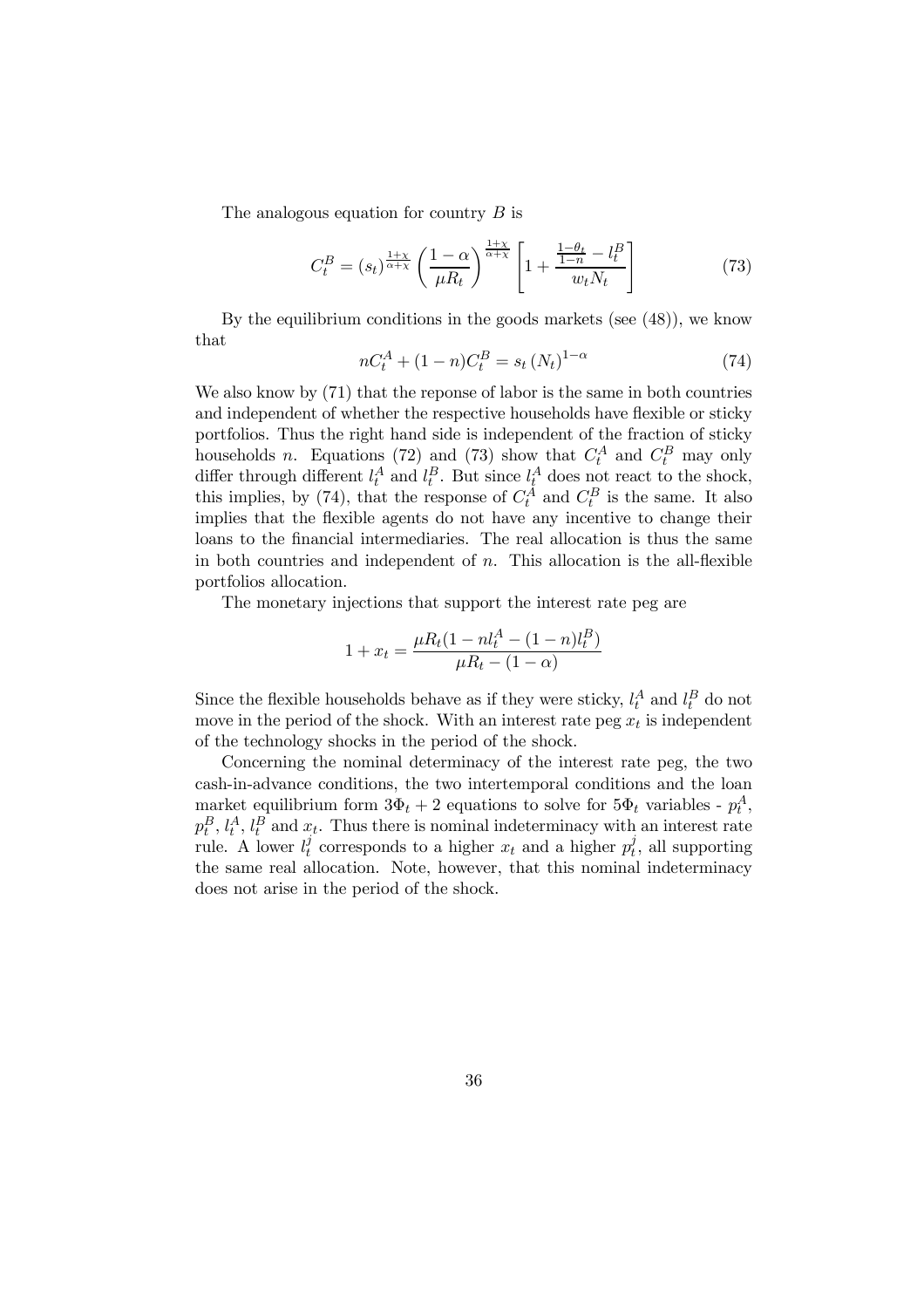#### **WORKING PAPERS**

# **2000 1/00** UNEMPLOYMENT DURATION: COMPETING AND DEFECTIVE RISKS *— John T. Addison, Pedro Portugal* **2/00** THE ESTIMATION OF RISK PREMIUM IMPLICIT IN OIL PRICES *— Jorge Barros Luís* **3/00** EVALUATING CORE INFLATION INDICATORS *— Carlos Robalo Marques, Pedro Duarte Neves, Luís Morais Sarmento* **4/00** LABOR MARKETS AND KALEIDOSCOPIC COMPARATIVE ADVANTAGE *— Daniel A. Traça* **5/00** WHY SHOULD CENTRAL BANKS AVOID THE USE OF THE UNDERLYING INFLATION INDICATOR? *— Carlos Robalo Marques, Pedro Duarte Neves, Afonso Gonçalves da Silva* **6/00** USING THE ASYMMETRIC TRIMMED MEAN AS A CORE INFLATION INDICATOR *— Carlos Robalo Marques, João Machado Mota* **2001 1/01** THE SURVIVAL OF NEW DOMESTIC AND FOREIGN OWNED FIRMS *— José Mata, Pedro Portugal* **2/01** GAPS AND TRIANGLES *— Bernardino Adão, Isabel Correia, Pedro Teles* **3/01** A NEW REPRESENTATION FOR THE FOREIGN CURRENCY RISK PREMIUM *— Bernardino Adão, Fátima Silva* **4/01** ENTRY MISTAKES WITH STRATEGIC PRICING *— Bernardino Adão* **5/01** FINANCING IN THE EUROSYSTEM: FIXED VERSUS VARIABLE RATE TENDERS *— Margarida Catalão-Lopes* **6/01** AGGREGATION, PERSISTENCE AND VOLATILITY IN A MACROMODEL *— Karim Abadir, Gabriel Talmain* **7/01** SOME FACTS ABOUT THE CYCLICAL CONVERGENCE IN THE EURO ZONE *— Frederico Belo* **8/01** TENURE, BUSINESS CYCLE AND THE WAGE-SETTING PROCESS *— Leandro Arozamena, Mário Centeno* **9/01** USING THE FIRST PRINCIPAL COMPONENT AS A CORE INFLATION INDICATOR *— José Ferreira Machado, Carlos Robalo Marques, Pedro Duarte Neves, Afonso Gonçalves da Silva* **10/01** IDENTIFICATION WITH AVERAGED DATA AND IMPLICATIONS FOR HEDONIC REGRESSION **STUDIES** *— José A.F. Machado, João M.C. Santos Silva* **2002 1/02** QUANTILE REGRESSION ANALYSIS OF TRANSITION DATA *— José A.F. Machado, Pedro Portugal*